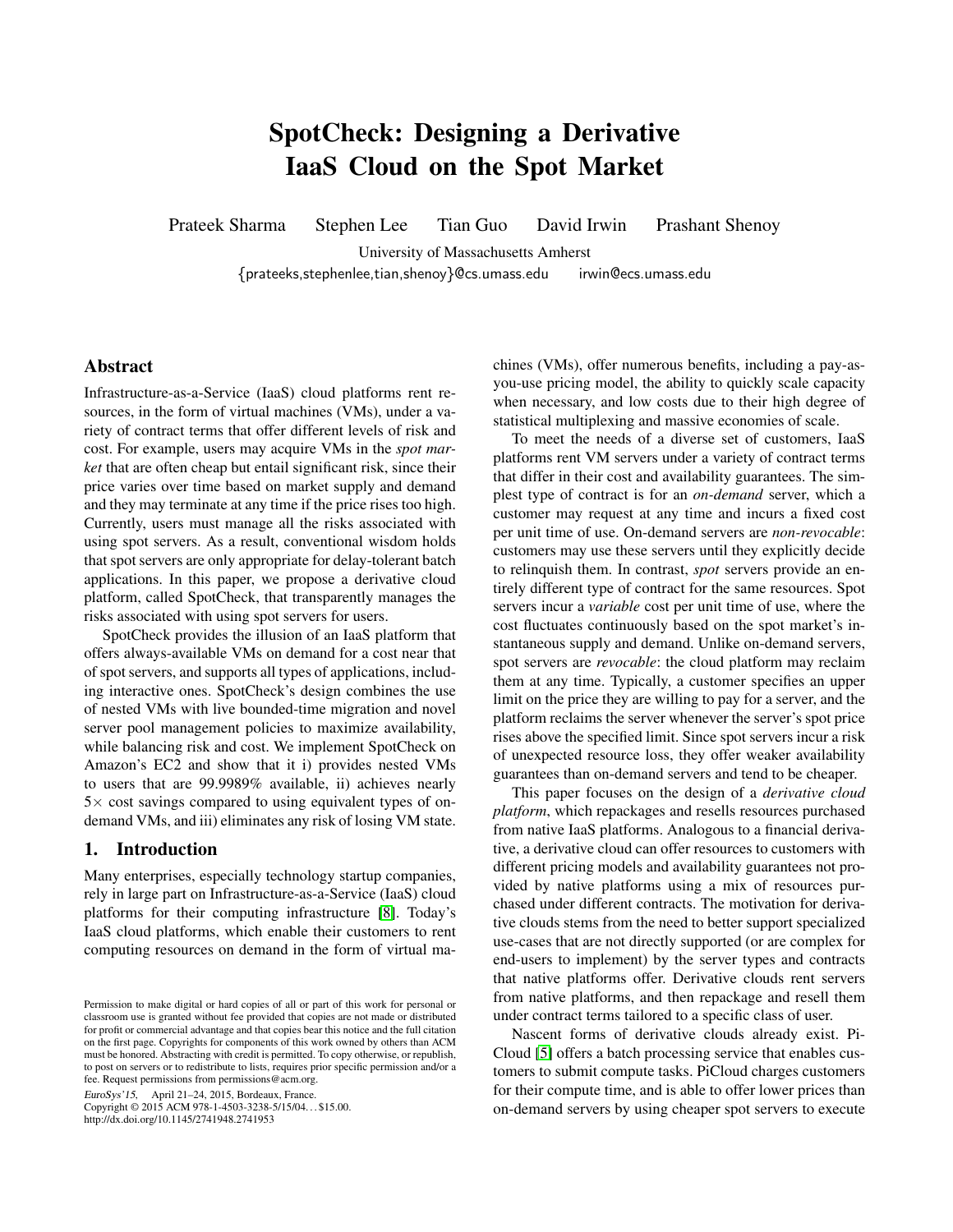compute tasks. Similarly, Heroku [\[4\]](#page-14-2) offers a Platform-as-a-Service by repackaging and reselling IaaS resources as containers. As with PiCloud, Heroku constrains the user's programming model—in this case, to containers.

In this paper, we design a derivative IaaS cloud platform, called SpotCheck, that intelligently uses a mix of spot and on-demand servers to provide high availability guarantees that approach those of on-demand servers at a low cost that is near that of spot servers. Unlike the examples above, SpotCheck does not constrain the programming model by offering unrestricted IaaS-like VMs to users, enabling them to execute any application. The simple, yet key, insight underlying SpotCheck is to host customer applications (within nested VMs) on spot servers whenever possible, and transparently migrate them to on-demand servers whenever the native IaaS platform revokes spot servers. SpotCheck offers customers numerous benefits compared to natively using spot servers. Most importantly, SpotCheck enables interactive applications, such as web services, to seamlessly run on revocable spot servers without sacrificing high availability, thereby lowering the cost of running these applications. We show that, in practice, SpotCheck provides nearly five nines of availability (99.9989%), which is likely adequate for all but the most mission critical applications.

SpotCheck raises many interesting systems design questions, including i) how do we transparently migrate a customer's application before a spot server terminates while minimizing performance degradation and downtime? ii) how do we manage multiple pools of servers with different costs and availability guarantees from native IaaS platforms and allocate (or re-sell) them to customers? iii) how do we minimize costs, while mitigating user risk, by renting the cheapest mix of servers that minimize spot server revocations, i.e., to yield the highest availability? In addressing these questions, we make the following contributions.

Derivative Cloud Design. We demonstrate the feasibility of running disruption-*intolerant* applications, such as interactive multi-tier web applications, on spot servers, by migrating them i) to on-demand servers upon spot server revocation, and ii) back when spot servers become available again. SpotCheck requires live migrating applications from spot servers to on-demand servers within the bounded amount of time between the notification of a spot server revocation and its actual termination. SpotCheck combines several existing mechanisms to implement live bounded-time migrations, namely nested virtualization, live VM migration, boundedtime VM migration, and lazy VM restoration.

Intelligent Server Pool Management. We design server pool management algorithms that balance three competing goals: i) maximize availability, ii) reduce the risk of spot server revocation, and iii) minimize cost. To accomplish these goals, our algorithms intelligently map customers to multiple pools of spot and on-demand servers of different



<span id="page-1-0"></span>Figure 1. Spot price of the m1.small server type in EC2 fluctuates over time and can rise significantly above the ondemand price (\$0.06 per hour) during price spikes. Note that the *y*-axis is denominated in dollars and not cents.

types, and handle pool dynamics caused by sudden revocations of spot servers or significant price changes.

Implementation and Evaluation. We implement SpotCheck on Amazon's Elastic Compute Cloud (EC2) and evaluate its migration mechanisms and pool management algorithms. Our results demonstrate that SpotCheck achieves a cost that is nearly  $5 \times$  less than equivalent on-demand servers, with nearly five 9's of availability (99.9989%), little performance degradation, and no risk of losing VM state.

## 2. Background and Overview

Our work assumes a native IaaS cloud platform, such as EC2, that rents server resources to customers in the form of VMs, and offers a variety of server types that differ in their number of cores, memory allotment, network connectivity, and disk capacity. We also assume the native platform offers at least two types of service contracts—on-demand and spot—such that it cannot revoke on-demand servers once it allocates them, but it can revoke spot servers. Finally, we assume on-demand servers incur a fixed cost per unit time of use, while the cost of spot servers varies continuously based on the market's supply and demand, as shown in Figure  $1<sup>1</sup>$  $1<sup>1</sup>$ 

Given the assumptions above, SpotCheck must manage pools of servers with different costs and availability values. While our work focuses on spot servers, largely as defined in EC2, such cost and availability tradeoffs arise in other scenarios. As one example, data centers that participate in demand response (DR) programs offered by electric utilities may have to periodically deactivate subsets of servers during periods of high electricity demand in the grid [\[26\]](#page-14-3). While participation in DR programs significantly reduces electricity rates, it also reduces server availability.

Like the underlying native IaaS platform, SpotCheck offers the illusion of dedicated servers to its customers. In particular, SpotCheck offers its customers the equivalent of non-revocable on-demand servers, where only the user can make the decision to relinquish them. SpotCheck's goal is to provide server availability that is close to that of native ondemand servers for a cost that is near that of spot servers. To

<span id="page-1-1"></span><sup>1</sup> Spot price data is from either Amazon's publicly-available history of the spot price's past six months, or from a third-party spot price archive [\[21\]](#page-14-4).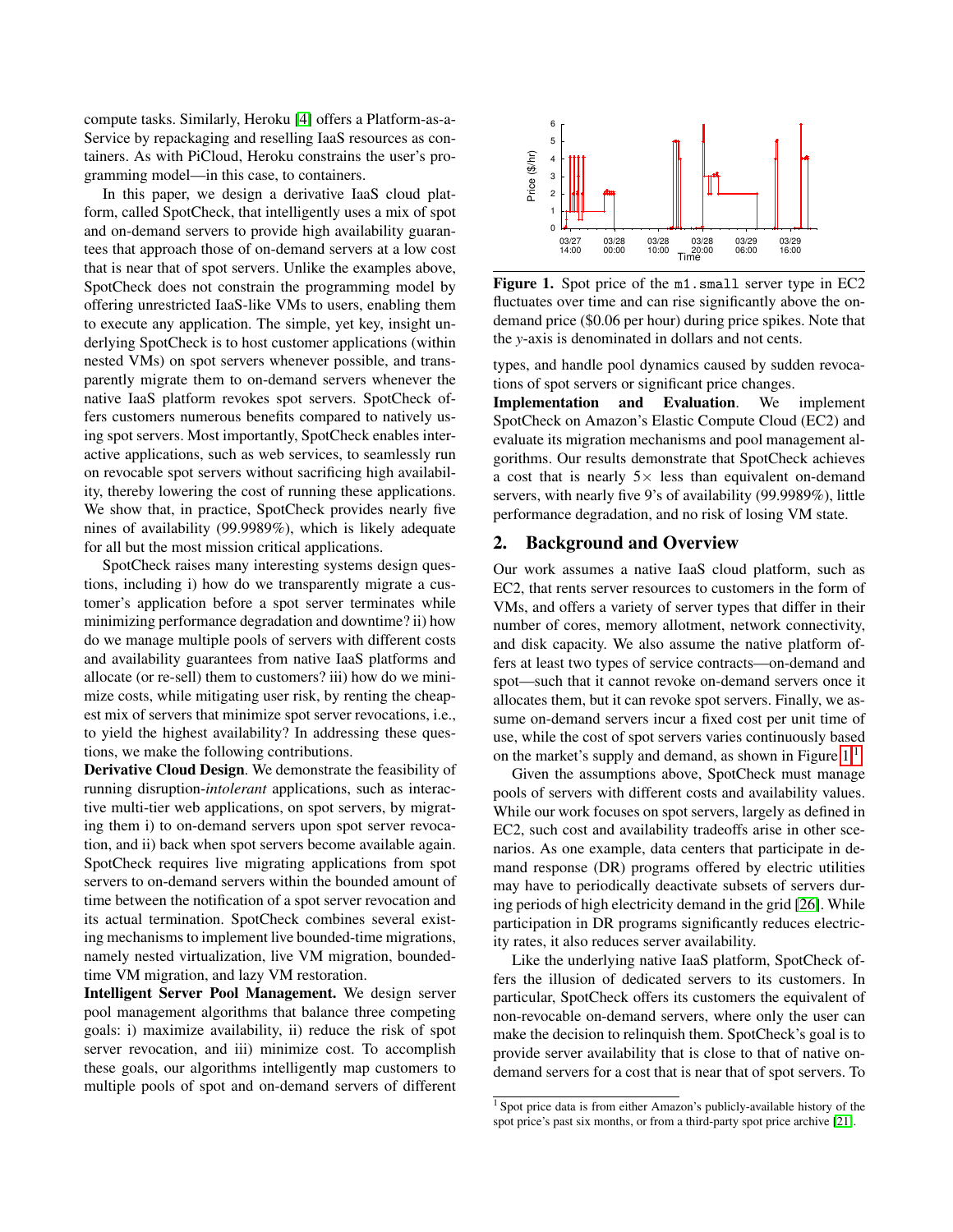

<span id="page-2-0"></span>Figure 2. A depiction of a derivative IaaS cloud platform.

do so, SpotCheck uses low-cost spot servers whenever possible and "fails over" to high-cost on-demand servers, or other spot servers, whenever the native IaaS platform revokes spot servers. To maintain high availability, migrating from one type of native cloud server to another must be transparent to the end-user, which requires minimizing application performance degradation and server downtime. Section [6](#page-10-0) quantifies how well SpotCheck achieves these goals.

SpotCheck supports multiple customers, each of which may rent an arbitrary number of servers. Since SpotCheck rents servers from a native IaaS cloud and repackages and resells their resources to its own customers, it must manage pools of spot and on-demand servers of different types and sizes, as depicted in Figure [2.](#page-2-0) Upon receiving a customer request for a new server, SpotCheck must decide which server pool should host the new instance. Upon revocation of one or more native servers from a spot pool, SpotCheck must migrate hosted customers to either an on-demand server pool or another spot pool. SpotCheck intelligently maps customers to pools to spread the risk of concurrent revocations across customers, which reduces the risk of a single customer experiencing a "revocation storm." In some sense, allocating customer requests to server pools is analogous to managing a financial portfolio where funds are spread across multiple asset classes to reduce volatility and market risk.

In addition to server pool management, SpotCheck's other key design element is its ability to seamlessly migrate customer VMs from one server pool to another, e.g., from a spot pool to an on-demand pool upon a revocation, or from an on-demand pool to a spot pool when cheaper spot servers become available. To do this, we rely on the native IaaS platform to provide a small advance warning of spot server termination. SpotCheck then migrates its customers' VMs to native servers in other pools upon receiving a warning, and ensures that the migrations complete in the time between receiving the warning and the spot server actually terminating.

## 3. SpotCheck Migration Strategies

We describe SpotCheck's migration strategies and mechanisms from the perspective of migrating an individual VM from one native cloud server to another. There are a variety of reasons why such a migration may be necessary or desirable—the native IaaS platform may force a migration by revoking the underlying spot server, or a cheaper spot server may become available, which incentivizes migrating a VM running on a more expensive on-demand server to it. Regardless of the reason, SpotCheck combines several virtualization mechanisms to implement its migration strategies.

#### 3.1 Nested Virtualization

SpotCheck rents VMs from native IaaS platforms that do not expose all of the functionality of the VM hypervisor. For example, EC2 allocates VMs to its customers, but does not expose control over VM placement or support VM migration to different physical servers. To address this limitation, SpotCheck uses *nested virtualization*, where a nested hypervisor runs atop a traditional VM, which itself runs on a conventional hypervisor [\[11,](#page-14-5) [35\]](#page-14-6). The nested hypervisor enables the creation of nested VMs on the host VM. Since the nested hypervisor does not need special support from the host VM, SpotCheck can install it on VMs rented from native IaaS platforms and use it to migrate nested VMs from one cloud server to another, as depicted in Figure [3\(](#page-3-0)a). Nested hypervisors provide a uniform and standard platform for repackaging and reselling virtualized server resources. Nested VMs currently provide paravirtualized I/O devices and hide advanced features, such as SR-IOV [\[7\]](#page-14-7), which may reduce I/O performance. However, as with the native VM platforms, we expect nested VM technology to continue to improve.

Our SpotCheck prototype uses the XenBlanket nested hypervisor [\[35\]](#page-14-6). One benefit of using nested virtualization is that SpotCheck can create multiple nested VMs on a single host VM, allowing it to slice large native VMs into smaller nested VMs and allocate them to different customers, similar to how an IaaS platform slices a physical server into multiple VMs. SpotCheck could also use lighter-weight mechanisms, such as resource containers [\[9\]](#page-14-8), to isolate partitions of virtualized resources. We chose to use nested VMs in our prototype because the current resource container implementations, e.g., Linux Containers and Docker, do not support the advanced migration features that SpotCheck requires.

#### 3.2 VM Migration

Since SpotCheck runs nested hypervisors on VM servers acquired from native IaaS platforms, it has the ability to migrate nested VMs from one server to another. SpotCheck leverages two VM migration mechanisms to implement its migration strategy: live migration and bounded-time VM migration. Live VM migration enables SpotCheck to migrate a nested VM from one server to another, while incurring nearly zero downtime to a customer's resident applications, as depicted in Figure [3\(](#page-3-0)a). Prior work proposes a variety of live VM migration mechanisms and optimizations, such as the pre-copy [\[16\]](#page-14-9) and post-copy [\[20\]](#page-14-10) migration variants.

In general, the total latency to live migrate a VM, whether nested or not, is proportional to the size of the VM's memory. Thus, larger VMs with tens of gigabytes of RAM may take several minutes, while smaller VMs with a few giga-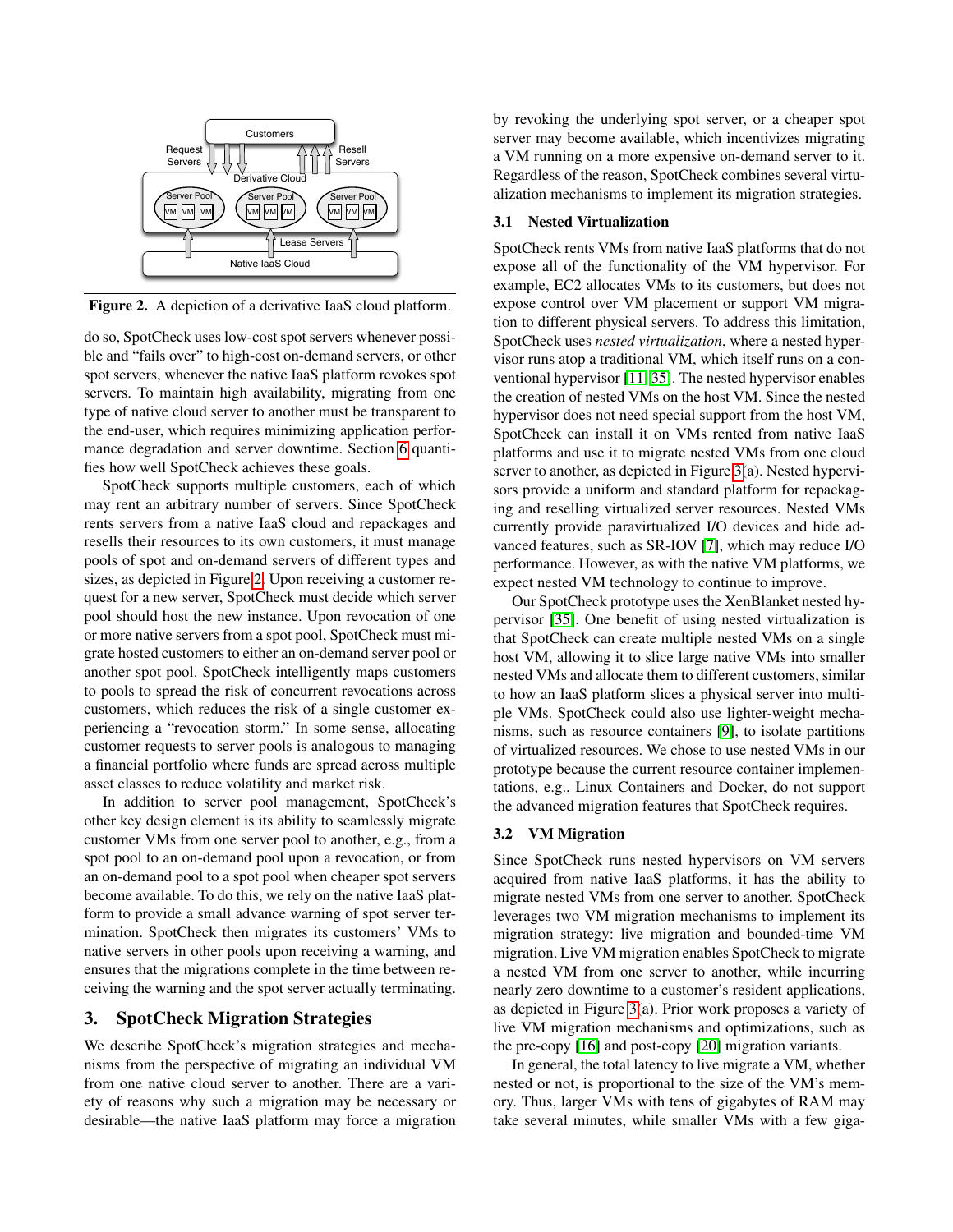



<span id="page-3-0"></span>(b) Memory checkpointing and restoration when using a bounded-time VM migration.

Figure 3. SpotCheck uses live and bounded-time VM migration to migrate nested VMs within an IaaS platform.

bytes of RAM may take tens of seconds. In addition to memory size, the write (or dirtying) rate of memory pages, which depends on application characteristics, also influences live migration latency. As a result, live VM migration is not suitable in all of SpotCheck's migration scenarios. In particular, an IaaS platform may revoke a spot server at any time, while providing only a small warning period for the server to complete a graceful shutdown. Once the warning period ends, the IaaS platform forcibly terminates the VM. For example, EC2 provides a warning of 120 seconds before forcibly terminating a spot server. While the 120 second warning has always been a well-known hidden feature of spot servers, Amazon publicly acknowledged it in January 2015 and now supports official 120 second termination notices for spot servers through its external web services API [\[10\]](#page-14-11). Importantly, if the latency to live migrate a VM exceeds the warning period, as it often does with large memory sizes, then the IaaS platform will terminate the spot server and any resident nested VMs before their migrations complete, resulting in the loss of memory state at best and VM failure at worst.

In this scenario, SpotCheck leverages an alternative migration approach, called bounded-time VM migration [\[30,](#page-14-12) [31\]](#page-14-13), which provides a guaranteed upper bound on migration latency that is independent of a VM's memory size or the dirtying rate of memory pages. Supporting bounded-time VM migration requires maintaining a partial checkpoint of a VM's memory state on an external disk by running a background process that continually flushes dirty memory pages to a backup server to ensure the size of the dirty pages does not exceed a specified threshold. This threshold is chosen such that any outstanding dirty pages can be safely committed upon a revocation within the time bound [\[30,](#page-14-12) [31\]](#page-14-13). The VM may then resume from the saved memory state on a different server, as depicted in Figure [3\(](#page-3-0)b).

SpotCheck adapts and applies both live [\[16\]](#page-14-9) and bounded-time VM migration [\[30,](#page-14-12) [31\]](#page-14-13) to nested VMs. Depending on the scenario, SpotCheck uses the most appropriate technique for VM migration. When migrating a nested VM from an on-demand server to a spot server, e.g., when a cheaper spot server becomes available, SpotCheck uses live migration regardless of the nested VM's memory size, since there is no constraint on the migration latency. SpotCheck then voluntarily relinquishes the native VM as soon as the migration completes. When migrating a nested VM from a revoked spot server, bounded-time VM migration is usually necessary, since the migration must complete before the spot server terminates. The only exception is for "small" nested VMs that do not use much memory, such that a live migration is able to reliably complete within a spot server's warning period, e.g.,120 seconds for EC2.

Of course, the shorter the warning period, the smaller the nested VM memory size that cannot use a conventional live migration and will require a bounded-time VM migration. SpotCheck may also perform *proactive* migrations from a spot server if it predicts that a revocation is imminent. In this case, the system has less stringent time constraints on the migration latency, since it triggers the migration before the IaaS platform explicitly signals a revocation. Such predictive approaches make it feasible to employ live migration with spot servers and avoid the overhead and complexity of boundedtime VM migration, which requires continually backing up memory state to a remote disk. However, such optimizations incur significant risk of losing VM state unless they are able to predict an imminent revocation with high confidence, e.g., by tracking and predicting a rise in market prices of spot servers that causes revocations.

To support bounded-time VM migration, SpotCheck must manage a pool of backup servers that store the memory state of nested VMs on spot servers, and continuously receive and commit updates to nested VM memory state. As we show in our experiments in Section [6,](#page-10-0) each backup server is able to host tens of nested VMs without degrading their performance, which makes the incremental cost of using such additional backup servers small in practice.

## 3.3 Lazy VM Restoration

Bounded-time VM migration is a form of VM suspendresume that saves, or suspends, the VM's memory state to a backup server within a bounded time period, and then resumes the VM on a new server. Resuming a VM requires restoring its memory state by reading it from the disk on the backup server into RAM on the new server. The VM cannot function during the restoration process, which causes downtime until the VM state is read completely into memory. Since the downtime of this traditional VM restoration is disruptive to customers, SpotCheck employs lazy VM restoration, as proposed in prior work [\[20,](#page-14-10) [23\]](#page-14-14), to reduce the downtime to nearly zero. Lazy VM restoration involves reading a small number of initial VM memory pages—the *skeleton*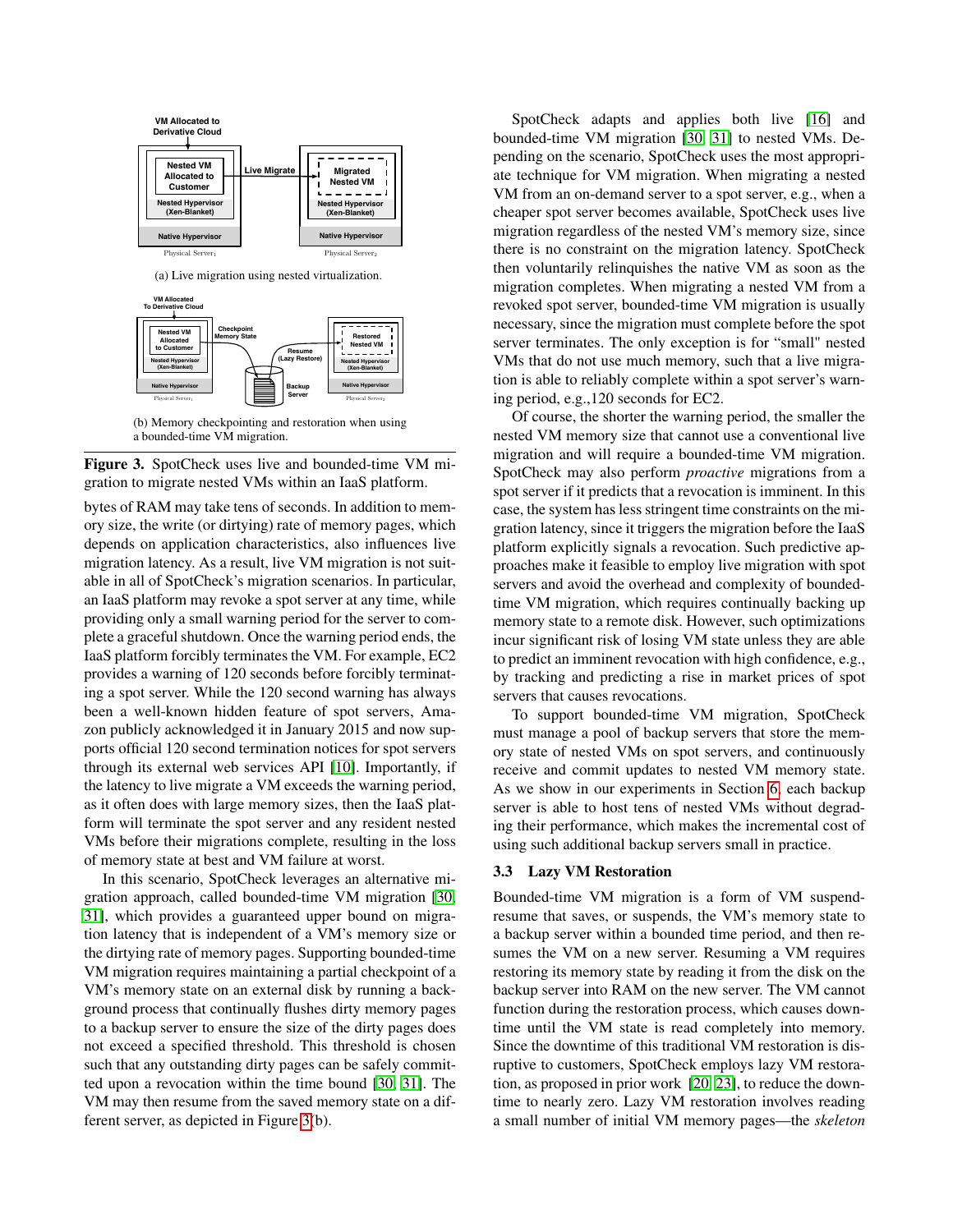

<span id="page-4-0"></span>Figure 4. SpotCheck migrates the network interface of nested VMs from the source to the destination host using VPN functions provided by the underlying IaaS platform.

*state*—from disk into RAM and then immediately resuming VM execution without any further waiting.

The remaining memory pages are fetched from the backup server on demand, akin to virtual memory paging, whenever the VM's execution reads or writes any of these missing pages. A background process also runs in parallel and proactively reads memory pages into RAM to reduce the frequency of page faults. Lazy VM restoration substantially reduces the latency to resume VM execution at the expense of a small window of slightly degraded performance, due to any page faults that require reading memory pages on demand. Combining lazy VM restoration with bounded-time VM migration enables a new "live" variant of bounded-time VM migration that minimizes the downtime when migrating VMs within a bounded time period upon revocation.

#### 3.4 Virtual Private Networks

While the migration mechanisms above minimize customers' downtime and performance degradation during migrations, maximizing transparency also requires that the IP address of customers' nested VMs migrate to the new host to prevent breaking any active network connections. In a traditional live migration, the VM emits an arp packet to inform network switches of its new location, enabling switches to forward subsequent packets to the new host and ensuring uninterrupted network connections for applications [\[16\]](#page-14-9). However, in SpotCheck, the underlying IaaS platform is unaware of the presence of nested VMs on the host VMs. SpotCheck currently employs a separate physical interface on the host VM to provide each nested VM its own IP address, in addition to the host's default interface and IP address. Thus, SpotCheck configures Network Address Translation (NAT) in the nested hypervisor to forward all network packets arriving at an IP address to its associated nested VM. IaaS platforms, such as EC2, make this feasible by supporting the creation of multiple interfaces and IP addresses on each host. However, since the IP address is associated with the host VM, the address does not automatically migrate with the nested VM. Instead, SpotCheck must take additional steps to detach a nested VM's address from the host VM of the source and reattach it to the destination host.

While many IaaS platforms still treat IP address creation and assignment as privileged operations, a few platforms, including EC2, have introduced virtual private networking (VPN) functions to provide users control over their own pri-

vate IP address space. EC2 supports VPNs through its Virtual Private Cloud (VPC) feature, which enables users to directly assign IP addresses to their VMs. SpotCheck creates a VPC and places all of its spot and on-demand servers into it. As a result, SpotCheck is able to create a private IP address for each nested VM. Upon migration, SpotCheck uses available VPC functions to deallocate the IP address associated with a nested VM on its source server, and reassign it to a new (unused) network interface on the destination server, as depicted in Figure [4.](#page-4-0) This ensures the IP address of nested VMs remains unchanged after migration. SpotCheck currently allocates a subnet within a shared data plane, defined by the VPC, to each customer. By default, SpotCheck assigns one public IP address per customer, attached to a designated "head" nested VM, to provide access to the public Internet from within the private VPC subnet.

#### 3.5 Putting it all together

SpotCheck combines nested virtualization, virtual private networks, VM migration, and lazy VM restoration to implement its migration strategies, as summarized below. Upon initial allocation, SpotCheck assigns a backup server to each nested VM on a spot server, which stores its memory state, unless the nested VM's memory size is small enough to ensure a live migration completes within the warning period. SpotCheck might also not assign a backup server if it decides to migrate nested VMs proactively in advance of a revocation. Nested VMs hosted on on-demand servers do not require a backup server, since they are always capable of a live migration. If the underlying IaaS platform revokes a spot server, SpotCheck must migrate each resident nested VM to a new destination server via bounded-time VM migration.

The destination server is chosen by a higher-level server pool management algorithm, discussed in Section 4. Once the VM's migration completes, SpotCheck uses VPC functions to deallocate the IP address on the source server, and then reallocate the IP address on the destination server and configure the nested hypervisor to forward packets to the new address. SpotCheck also must detach the VM's network-attached disk volume and reattach it to the destination server before the VM resumes operation. We discuss SpotCheck's treatment of storage more in Section [5.](#page-8-0) If SpotCheck employs bounded-time VM migration, it uses lazy VM restoration to minimize the migration downtime.

#### 4. Server Pool Management

SpotCheck rents VM servers from native IaaS platforms under different service contracts that specify different levels of price and availability, and then repackages and resells their resources to its customers. The ability to rent and manage servers of different types, and intelligently multiplex their resources across multiple customers is central to the design of any derivative cloud, including SpotCheck. Note that, similar to traditional virtualization, nested virtualization enables multiple nested VMs to run on a host VM, such that the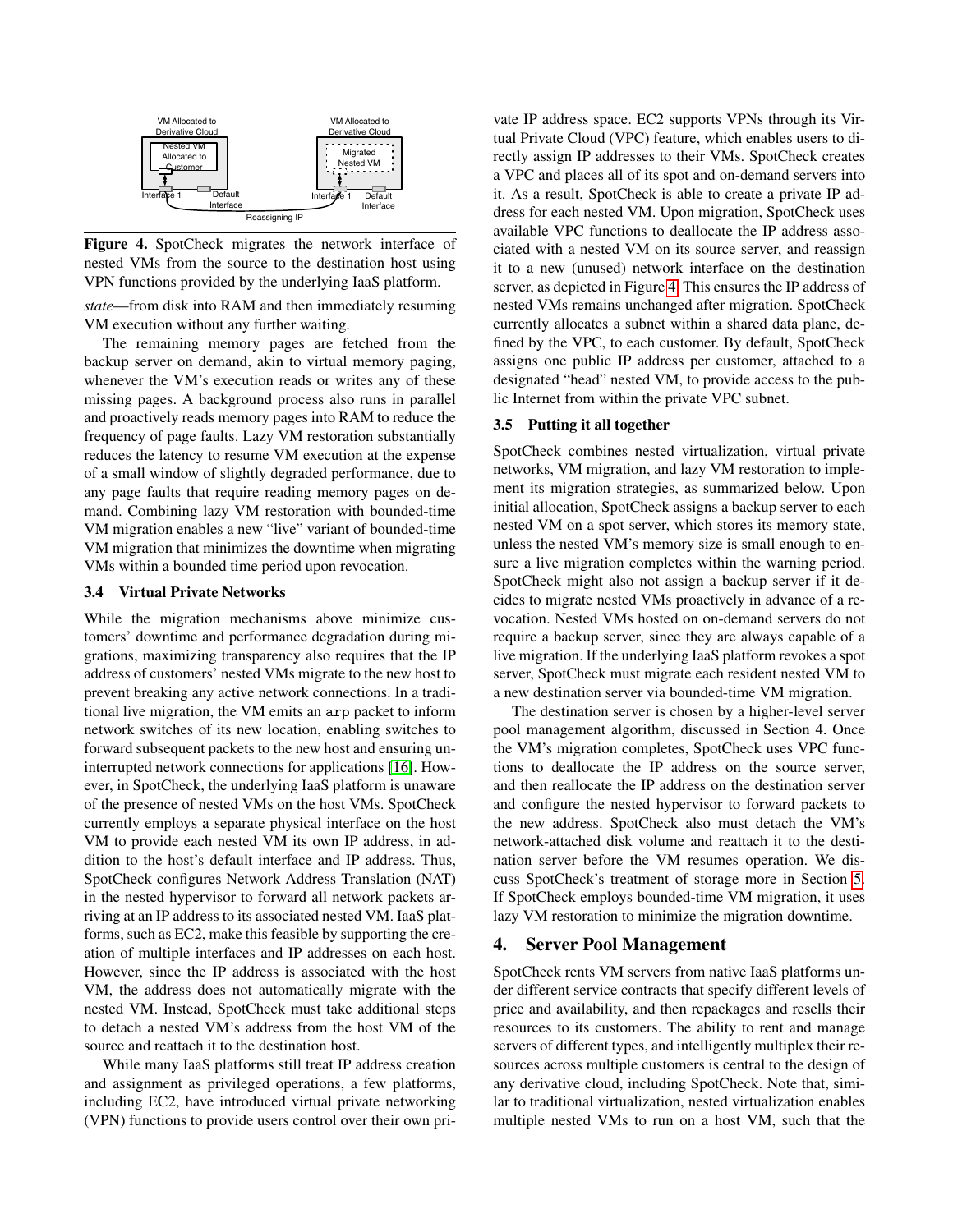

<span id="page-5-0"></span>Figure 5. SpotCheck's architecture using multiple pools.

nested hypervisor in the host VM isolates the nested VMs and prevents cross-VM attacks. As with a native IaaS platform, SpotCheck controls the nested hypervisor and has full access to the memory state of each of its customer's nested VMs. In this section, we describe the techniques SpotCheck uses to manage resources from multiple pools of servers.

#### 4.1 SpotCheck Architecture

At an architectural level, SpotCheck maintains multiple pools of servers, as shown in Figure [5,](#page-5-0) where each pool contains multiple native VM servers of a particular type, specifying an allotment of CPU cores with specified performance, memory, network bandwidth, etc. For each server type, SpotCheck maintains separate spot and on-demand pools, comprising spot and on-demand servers of the same type, respectively. SpotCheck exposes a user interface similar to that of a native IaaS platform, where customers may request and relinquish servers of different types. However, SpotCheck offers its customers the abstraction of non-revocable servers, despite often executing them on revocable spot servers.

SpotCheck maps its customers' nested VMs, which may be of multiple types, to different server pools, as illustrated in Figure [5.](#page-5-0) In addition, SpotCheck also maintains a pool of backup servers, each capable of maintaining checkpoints of memory state for multiple nested VMs hosted on spot servers. Thus, SpotCheck assigns each native server from a *spot pool* to a distinct backup server, such that any nested VMs hosted on it write their dirty memory pages to their backup server in the background. SpotCheck does not assign native servers in the on-demand pool to a backup server, since they can live migrate any nested VMs hosted on them without any time constraints. Given the architecture above, we next describe the techniques and algorithms SpotCheck employs to manage server pools and handle pool dynamics.

#### 4.2 Mapping Customers to Pools and Pools to Backups

In the simplest case, when a customer requests a new VM of a certain type, SpotCheck satisfies the request by allocating a native VM of the same type from the underlying IaaS platform, and then configures a nested VM within the native VM for use by the customer. Since nested virtualization supports the ability to run multiple nested VMs on a single host VM, SpotCheck also has the option of i) requesting a

larger native VM than the one requested by the customer, ii) slicing it into smaller nested VMs of the requested type, and then iii) allocating one of the nested VMs to the customer. Slicing a native VM into smaller nested VMs is useful, since prices for spot servers of different types vary based on market-driven supply and demand. As a result, the price of a spot server that is two or four times the size of a requested nested VM may be less (or more) than two to four times the price of a smaller spot server of the requested type.

By default, SpotCheck uses a simple greedy policy that chooses the cheapest spot server, based on the current prices, to satisfy a request. We exploit the fact that the server sizeto-price ratio is not uniform: a large server, say a m3.large, which is able to accommodate two medium VM servers of size m3.medium may be *cheaper* than buying two medium servers. Thus, if a customer requests a medium server, and the price of a large server, which can be sliced into two medium-sized nested VMs, is less than twice the spot price of a medium server, then SpotCheck allocates a large spot server from the native IaaS platform. SpotCheck then allocates one nested VM to satisfy the current customer request, and reserves the additional slot in order to rapidly allocate a medium VM to fulfill a subsequent customer request. In contrast, if market conditions are such that medium spot servers are the cheapest option, SpotCheck directly allocates them to satisfy customer requests for medium servers.

Since the pricing of on-demand servers is roughly proportional to their resource allotment, such that a server with twice the CPU and RAM of another costs roughly twice as much, under ideal market conditions, the price of spot servers should also be roughly proportional to their resource allotment. However, we have observed that different server types experience different supply and demand conditions. In general, smaller servers appear to be more in demand than larger servers because their spot price tends to be closer to their on-demand price. As a result, larger servers are often cheaper, on a unit cost basis, than smaller server for substantial periods of time, which enables SpotCheck's greedy approach to exploit the opportunity for arbitrage. However, note that whenever SpotCheck slices a spot server into multiple nested VMs, it does incur additional risk, as a revocation requires migrating *all* of its resident nested VMs.

An alternative to the greedy cheapest-first strategy above is a conservative *stability-first* policy that allocates a native spot server (from the various possible choices) with the most stable prices to satisfy a customer request. The more volatile the prices of a particular spot server type, the greater the chance of a price spike, and the higher the frequency of revocations. To increase availability, SpotCheck must reduce both the frequency of revocation events and the impact of each one, e.g., due to downtime. Allocating a spot server with a stable market price reduces the probability of a spot server revocation, which in turn increases availability.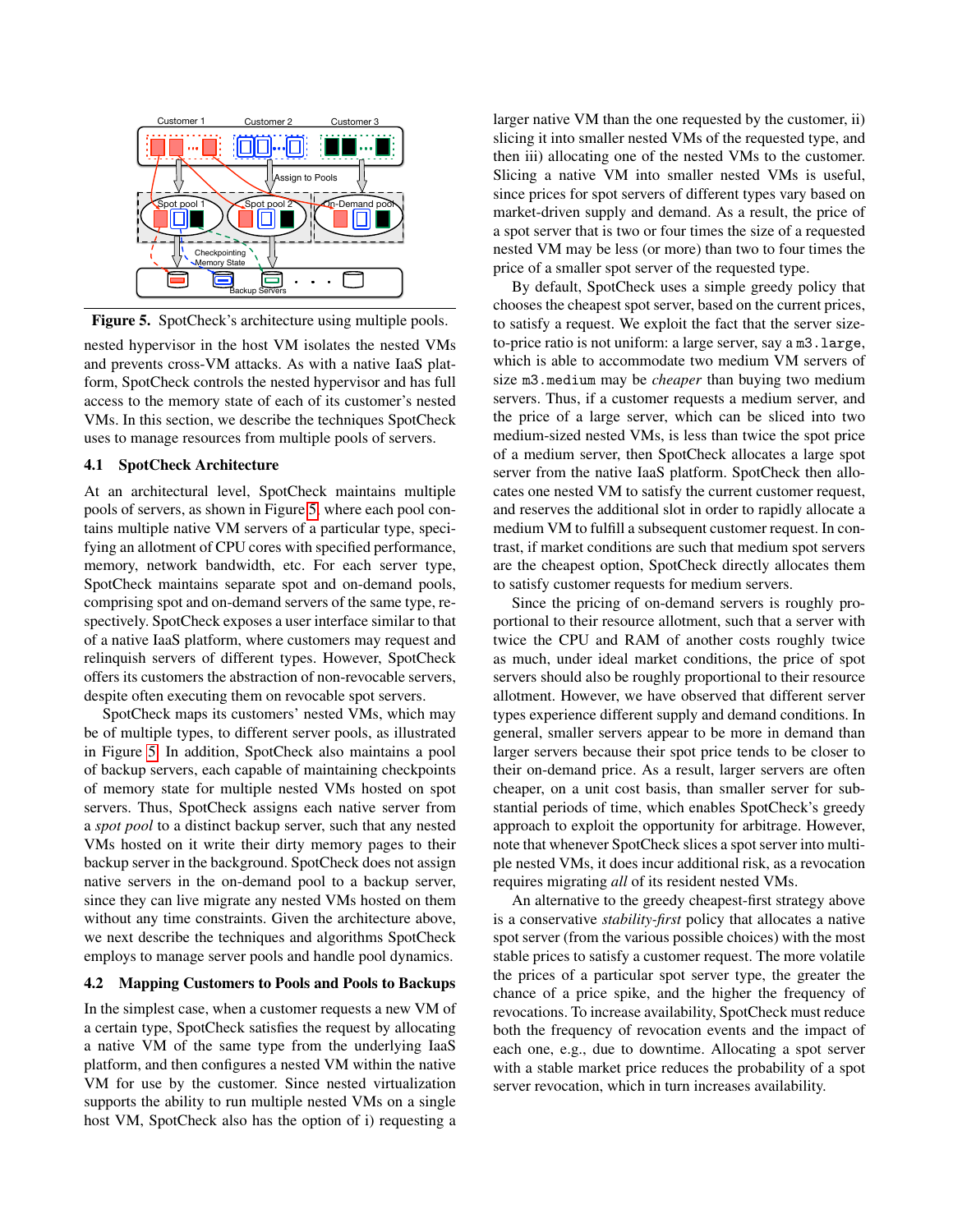Regardless of the actual policy to determine what type of native server to use to satisfy a customer request, SpotCheck spreads the nested VMs belonging to each of its customers across multiple different server pools. A revocation event due to a price spike for a particular type of spot server can cause many concurrent revocations within a single spot pool. However, different pools are *independent*, since spot prices of different server types fluctuate independently of one another and are uncorrelated, as seen in Figures [6\(](#page-7-0)c) and (d). Hence, distributing a customer's nested VMs across multiple pools decreases risk by reducing the probability of a revocation storm. Revocation storms degrade nested VM performance and increase downtime by overloading backup servers, which must simultaneously broker the migration of every revoked nested VM. This policy is akin to managing a financial portfolio by distributing assets across uncorrelated, independent asset classes to reduce risk. SpotCheck employs this policy to reduce the risk of a sudden price spike causing mass revocations of spot servers of a particular type at one location (or availability zone in EC2 parlance)

Finally, SpotCheck must assign each nested VM within a spot pool to a distinct backup server. SpotCheck also distributes nested VMs in a spot pool across multiple backup servers. Since each spot pool is subject to concurrent revocations, spreading one pool's VMs across different backup servers reduces the probability of any one backup server experiencing a large number of concurrent revocations. The approach also spreads the read and write load due to supporting bounded-time VM migration across multiple backup servers. SpotCheck employs a simple round-robin policy to map nested VMs within each pool across the set of backup servers. Once every backup server becomes fully utilized, SpotCheck provisions a native VM from the IaaS platform to serve as a new backup server, and adds it to the backup server pool. Of course, a backup server is not necessary for running stateless services on nested VMs, e.g., a single web server that is part of a tier of replicated web servers, since these services are designed to tolerate failures. However, as with any IaaS platform, SpotCheck does not make any assumptions about the applications that run on it. This does mean that SpotCheck may incur slightly higher costs than necessary for stateless services, since these servers can use spot servers directly without incurring extra costs for a backup server or requiring any application modifications.

#### 4.3 Handling Pool Dynamics

After the initial mapping of a nested VM onto a server in a pool, SpotCheck will likely migrate it to servers in other pools over the course of its lifetime due to pool dynamics. There are two types of pool dynamics caused by changing spot prices that SpotCheck must handle. The first is *revocation dynamics*, which cause the sudden revocation of one or more spot servers within a pool due to prices rising above the bid price. The second is *allocation dynamics*, which dictates when to transition a nested VM back from an on-demand to a

spot server when a price spike abates and the spot price again drops below the on-demand price. Note that, in EC2, spot prices often rise substantially above the on-demand price during a price spike, as depicted in Figure [1.](#page-1-0)

Although SpotCheck has no control over the fluctuating price of spot servers, it does have the ability to determine a maximum bid price it is willing to pay for servers in each of its spot pools. Designing "optimal" bidding strategies in spot markets in various contexts is an active research area, and prior work has proposed a number of different policies [\[12,](#page-14-15) [21,](#page-14-4) [37\]](#page-14-16). Adapting these policies to SpotCheck's context may be possible. However, since our focus is on designing a derivative IaaS cloud, rather than bidding strategies, SpotCheck currently employs one of two simple policies: either bid the equivalent on-demand price for a spot server or bid *k* times the on-demand price. With the first policy, SpotCheck retains spot servers in a pool as long as those servers' spot price remains below the equivalent ondemand price of the servers. If the spot price rises above the on-demand price, the IaaS platform revokes the spot servers in the pool, which forces SpotCheck to migrate them to ondemand servers. Of course, this revocation only occurs if the equivalent on-demand servers are now cheaper than the spot servers, so migrating to on-demand servers at these times is the cheapest, most cost-effective strategy.

The second policy bids a price that is *k* times the ondemand price, where  $k > 1$ . In general, the higher the bid price, the lower the probability of an IaaS platform revoking the spot servers in a pool. Bidding a high price that exceeds the on-demand price lowers a pool's revocation frequency at the expense of a higher cost. This policy also makes proactive migrations more feasible, since SpotCheck can periodically monitor prices and proactively trigger live migrations to on-demand servers whenever prices rise above the ondemand price, but are still lower than the bid price. Thus, SpotCheck currently only uses proactive migrations in conjunction with this second policy.

In the case of EC2's spot market, empirical data shows that the probability of revocation decreases with higher bid prices, but it flattens quickly, such that the "knee" of the curve, as depicted in Figure [6\(](#page-7-0)a), is slightly lower than the on-demand price. Thus, simply bidding the on-demand price is an approximation of bidding an "optimal" value that is equal to the knee of this availability-bid curve. This implies that large price spikes are the norm, with spot prices frequently going from well below the on-demand price to well above it, as shown in Figure [6\(](#page-7-0)b). Figure [6\(](#page-7-0)a) also shows that the spot prices are extremely low on average compared to the equivalent prices for on-demand servers. This is likely due to the complexity of modifying applications to effectively use the spot market, which suppresses demand by limiting spot servers to a narrow class of batch applications.

In either case, in SpotCheck's current implementation, all servers within a spot pool have the *same* bid price. As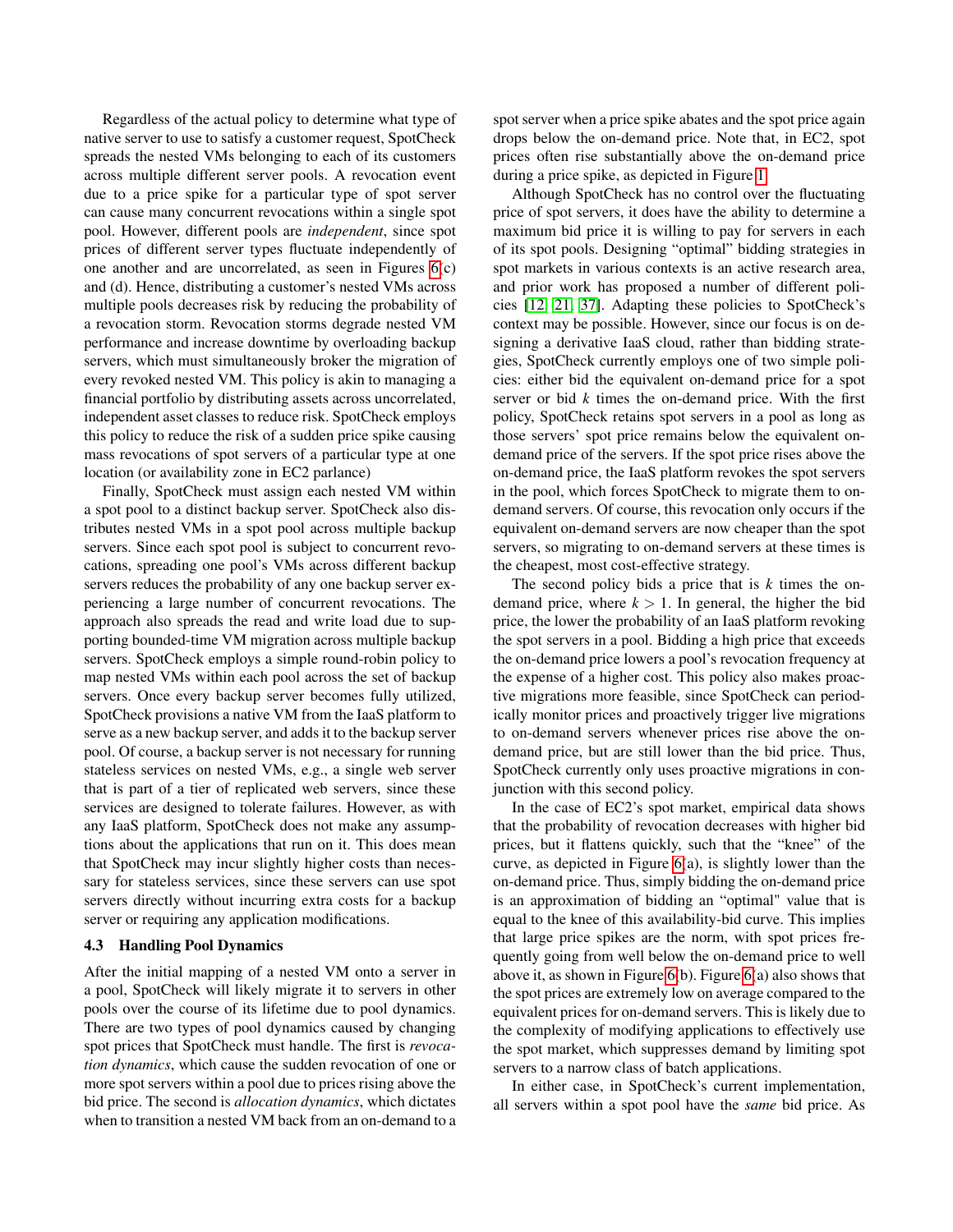

<span id="page-7-0"></span>Figure 6. Price dynamics across EC2 spot markets from April to October 2014 for all m3. \* types: the spot price distribution (a) has a long tail, (b) exhibits large price changes, and (c) is uncorrelated across locations and server types (d).

a result, when the market price rises above the bid price, the IaaS platform revokes all servers within a pool at the same time, resulting in a *revocation storm*. A simple approach to handling concurrent revocations is to request an equivalent number of on-demand servers from the IaaS platform and migrate each nested VM to a new on-demand server. An alternative approach is to request spot servers of a different, larger type where prices are stable, and then migrate to new spot servers. However, requesting new servers in a lazy fashion when necessary is only feasible if the latency to obtain them is smaller than the warning period granted to a revoked server. For example, empirical studies have shown that it takes up to 90 seconds to start up a new on-demand server in EC2 [\[27\]](#page-14-17), while the warning period for a spot server is two minutes, which leaves only 30 seconds to migrate the spot server's state to the new server. If the allocation latency were to exceed the warning time, such a lazy strategy is not possible due to the risk of significant VM downtime.

To handle this scenario, SpotCheck is able to maintain a pool of hot spares to immediately receive nested VMs from revoked spot servers without waiting for a new server to come online. Hot spares increase SpotCheck's overhead cost, while reducing the risk of downtime. Note that there is never a risk of losing nested VM state, since the backup server stores it even if there is not a destination server available to execute the nested VM. An alternative approach to using dedicated hot spares is to use existing servers in other stable pools as staging servers. This approach is attractive if these existing servers are not fully utilized by the nested VMs running on them. Here, the staging servers only run the nested VMs from a revoked spot server temporarily, while SpotCheck makes concurrent requests for new on-demand or spot servers to serve as the final destination. Of course, this strategy doubles the number of migrations and the associated overhead, but it also enables the system to reduce risk without increasing its costs. Hot spares and staging servers may also serve as a temporary haven for displaced spot VMs, in the rare case when requests for on-demand servers fail because they are unavailable from the IaaS platform. While native IaaS platforms attempt to provision resources to stay

ahead of the demand curve, they occasionally run out of ondemand servers if the demand for them exceeds their supply.

Of course, regardless of the risk mitigation strategies above, SpotCheck cannot provide higher availability than the underlying IaaS platform. For example, if the IaaS platform fails or becomes disconnected, as occasionally happens to EC2 [\[17\]](#page-14-18), SpotCheck would also fail. Since we do not have access to long-term availability data for EC2 or other IaaS platforms, in our experiments, the term "availability" refers to relative availability with respect to the underlying IaaS platform, which we assume in this paper is 100% available.

#### <span id="page-7-1"></span>4.4 Cost and Availability Analysis

SpotCheck's goal is to provide resources, in the form of nested VMs, with high availability that resembles that of ondemand servers, but at low prices that resembles those of spot servers. In this section, we analyze the costs incurred by SpotCheck's server pool management and migration strategies, and their resulting availability.

Given *n* customers, each with*C<sup>i</sup>* servers, SpotCheck must provision a total of  $V = \sum_{i}^{n} C_i$  nested VMs. Since SpotCheck maps these *V* nested VMs onto multiple pools, the total cost *L* of renting native servers from the IaaS platform is equal to the cost of the necessary spot servers plus the cost of the necessary on-demand servers plus the cost of any backup servers. Thus, the amortized cost per nested VM is *L*/*V*. We represent the expected cost  $E(c)$  of an individual nested VM as  $E(c) = (1 - p)E(c_{spot}(t)) + p \cdot c_{od}$ , where *p* denotes the probability of a revocation when it resides on a spot server,  $c<sub>spot</sub>(t)$  denotes the variable price of the spot server, and *cod* denotes the price of the equivalent on-demand server. We note that *p* is simply the probability of the spot price rising above the bid price, i.e.,  $p = P(c_{spot}(t) > bid)$ , which is given by the cumulative distribution shown in Figure  $6(a)$ that we derive empirically for different spot pools.

To compute a nested VM's availability, assume that the market price of a spot server changes once every *T* time units, such that the server will be revoked once every  $T/p$ time units, yielding a revocation rate of  $R = p/T$ . Here, we assume live migration does not result in significant downtime, while bounded-time VM migration incurs the downtime required to i) read sufficient memory state after a lazy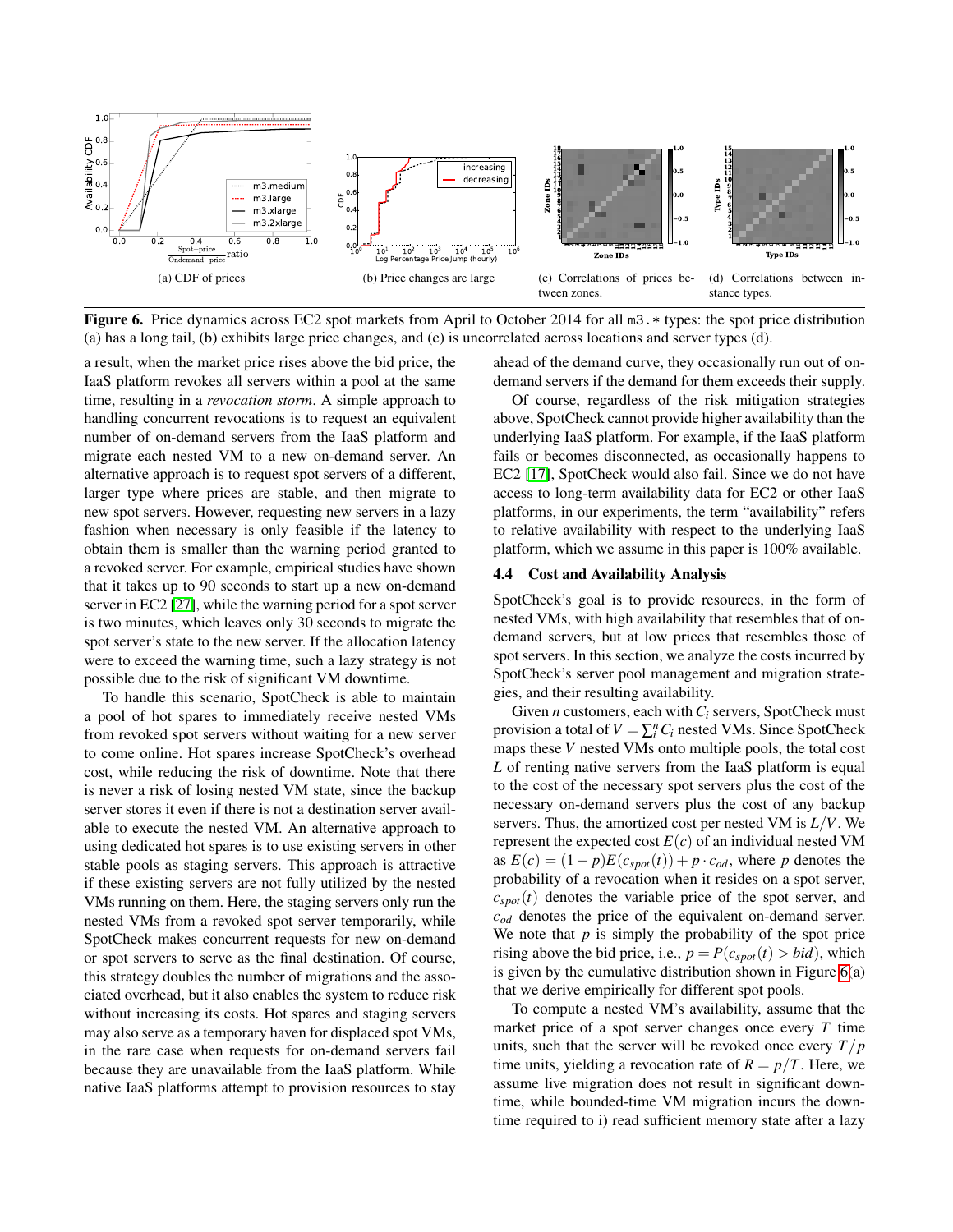restoration, ii) attach a networked disk volume to the new server, and iii) reassign the IP address to the new server. If *D* denotes the delay to perform these operations, the downtime experienced by the nested VM is  $D \cdot R$  per unit time, i.e.,  $D \cdot p/T$ . Thus, our expected cost equation above allows us to analyze different pool management and bidding policies. This expected cost includes the cost of running the nested VM on either a spot or on-demand server, and the cost of any backup servers. We also assume that nested VMs use an associated EBS volume in EC2 to provide persistent networkattached storage. However, we do not include storage costs, since they are negligible at the backup server, and thus the same when using SpotCheck or the native IaaS platform. Similarly, our analysis does not include costs associated with external network traffic, since these costs are the same when using SpotCheck or the native IaaS platform. Note that there is no cost in EC2 associated with the network traffic between nested VMs and their backup server, since network traffic between EC2 servers incurs no charge.

One caveat in our analysis is that we do not consider the second-order effects of our system on spot prices and availability. While it is certainly possible that widespread use of SpotCheck may perturb the spot market and affect prices, our analysis assumes that the market is large enough to absorb these changes. Regardless, our work demonstrates that a substantial opportunity for arbitrage exists between the spot and on-demand markets. Consumers have a strong incentive to exploit this arbitrage opportunity until it no longer exists. SpotCheck also benefits EC2, since it should raise the demand and price for spot servers by opening them up to a wider range of applications. Thus, there is no incentive for EC2 to hinder (or prevent) SpotCheck by reducing (or eliminating) the warning notification for spot servers.

The increasing popularity and demand of derivative clouds might also incentivize IaaS platforms to increase their pool of spot servers. However, our analysis assumes that on-demand servers of some type will always be available. While on-demand servers of a particular type may become unavailable, we assume the market is large enough such that on-demand servers of some type are always available somewhere. As we discuss, SpotCheck's pool management strategies operate across multiple markets by permitting the unrestricted choice of server types and availability zones (within a region). These strategies protect against the rare event where one type of on-demand server becomes unavailable.

# <span id="page-8-0"></span>5. SpotCheck Implementation

We implemented a prototype of SpotCheck on EC2 that is capable of exercising the different policy options from the previous section, allowing us to experiment with the cost-availability tradeoffs from using different policies. SpotCheck provides a similar interface as EC2 to its customers for managing virtualized cloud servers, although the servers are provisioned in the form of nested VMs.

SpotCheck Controller. The controller, which we implement in python, is SpotCheck's main component, and interfaces between customers and the underlying native IaaS platform. The controller is centralized, runs on a dedicated server, and maintains a global and consistent view of SpotCheck's state, e.g., the information about all of its provisioned spot and ondemand servers and all of its customers' nested VMs and their location. While we do not expect the controller's performance to be a bottleneck, if it is, replicating it by partitioning customers across multiple independent controllers is straightforward. In addition, we do not include controller costs in our estimates, since we expect them to be negligible, as they are amortized across all the VMs of all the customers.

Customers interact with SpotCheck's controller via an API that is similar to the management API EC2 provides for controlling VMs. Internally, the controller uses the EC2 REST APIs to issue requests to EC2 and manage its server pools. The controller monitors SpotCheck's state by tracking the cloud server each nested VM runs on, the IP address associated with the nested VM, and the customer's access credentials, and stores this information in a database.

The controller also implements the various pool management strategies from the previous section, e.g., by determining the bids for spot instances and triggering nested VM migrations from one server pool to another. Finally, the controller monitors the load of nested VMs, the mapping of nested VMs to backup servers, and the current spot price in each spot pool. Our prototype implementation uses the XenBlanket [\[35\]](#page-14-6) nested hypervisor running on a modified version of Xen 4.1.1. The driver domain (dom-0) runs Linux 3.1.2 with modifications for supporting XenBlanket. XenBlanket is compatible with all EC2 instance types that support hardware virtual machines (HVM). SpotCheck assumes that the customer-provided disk image used to boot the nested VM resides on a network-attached disk volume in EBS. Due to the use of Xen as the nested hypervisor, the image must support Xen's paravirtualization extensions.

Since network-attached storage is the primary storage medium in many IaaS platforms, including EC2, our current prototype requires the VM to use one (or more) networkattached EBS volumes to store the root disk and any persistent state, and does not support backing up local storage to a remote disk. However, since the speed of the local disk and a backup server's disk are similar in magnitude, EC2's warning period permits asynchronous mirroring of local disk state to the backup server, e.g., using DRBD [\[19\]](#page-14-19), without significant performance degradation. Our experiments primarily focus on memory-intensive workloads, since using a backup server to store the live in-memory state of multiple nested VMs imposes a significantly larger cost and performance overhead than maintaining disk backups.

To implement SpotCheck, we modified XenBlanket to support bounded-time VM migration in addition to live migration. For the former, we adapt a version of the bounded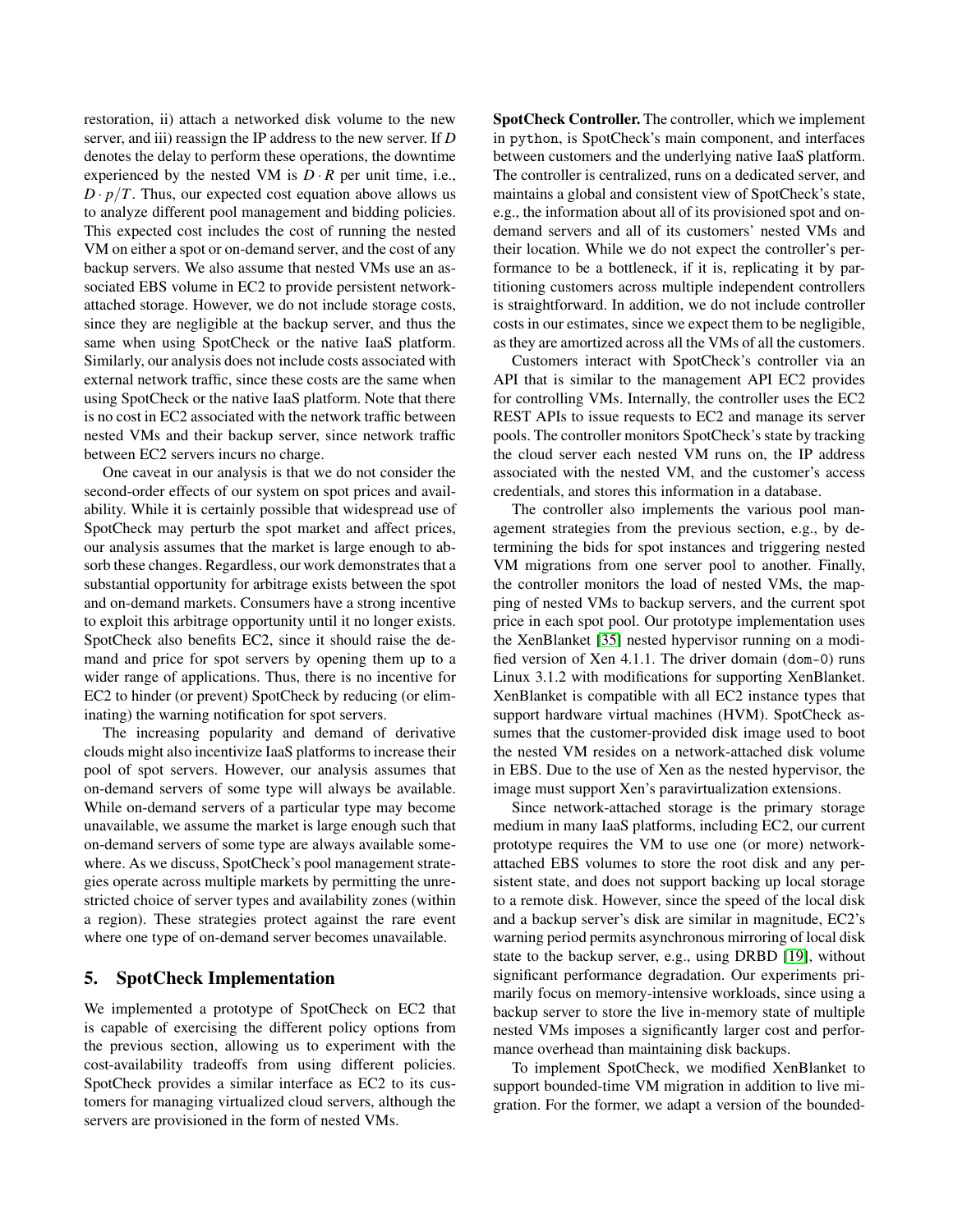time VM migration technique implemented in Yank [\[30\]](#page-14-12) for use with nested virtualization and implement additional optimizations to reduce downtime during migration. In particular, the continuous checkpoints due to bounded-time VM migration guarantee that during the last checkpoint the nested VM is able to transfer the stale state within the warning time. In Yank [\[30\]](#page-14-12), the VM pauses execution and incurs downtime when transferring the stale state after receiving a warning. To reduce this downtime, our implementation increases the checkpointing frequency after receiving a warning, which reduces the amount of dirty pages the nested VM must transfer. By gradually increasing the checkpointing frequency, we reduce downtime at the cost of slightly degrading VM performance during the warning period.

SpotCheck configures nested VMs mapped to a spot server pool to use bounded-time VM migration, while it configures those mapped to an on-demand pool to use live migration. Nested VMs mapped to a spot server pool are also mapped to a backup server, which must process a writeintensive workload during normal operation and must process a workload that includes a mix of reads and writes during revocation events, e.g., to read the memory state of a revoked nested VM and migrate it. As a result, we optimize each backup server's file system and kernel memory management options for write-heavy traffic. Specifically, we use the ext4 filesystem, and avoid costly metadata updates by using the write-back journalling mode and the noatime option. This is safe, since the backup server stores a small number of large files, representing the memory state of each nested VM it backs up, with no read/write concurrency, i.e., the files storing VM memory state are either being written or read but not both. To maximize the use of the page cache and absorb write storms, we set a high dirty\_ratio and dirty\_background\_ratio, which retains file data in the page cache for a long period, allowing the I/O scheduler to increase batching of write requests.

During revocations, the backup server prepares for nested VM restoration by loading images into memory using fadvise, setting the WILL\_NEED flag, and using the appropriate RANDOM or SEQUENTIAL access flags, depending on whether SpotCheck is lazily restoring the VM or not. In addition, we also implement bandwidth throttling using tc on a per-VM basis to limit the network bandwidth used for each migration/restoration operation, and to avoid affecting nested VMs that are not migrating. Thus, we optimize our backup server implementation for the common case of efficiently handling a large number of concurrent revocations without degrading performance for long durations. Our SpotCheck prototype uses the m3.xlarge type as backup servers, since they currently offer the best price/performance ratio for our workload mix. Our prototype uses a combination of SSDs and EBS volumes to store the memory images.

Lazy restoration requires transferring the "skeleton" state of a VM, comprising the vCPU state, all associated VM page

tables, and other hardware state maintained by the hypervisor, to the destination host and immediately beginning execution. This skeleton state is small, typically around 5MB, and is dominated by the the size of the page tables. The skeleton state represents the minimum amount of state sufficient for the hypervisor on the destination host to create the domain for VM and begin executing instructions. To allow the hypervisor to trap accesses to missing memory pages during execution, our implementation of lazy restoration enables shadow paging during the restore process. As a result, the missing memory pages, which reside on the backup server's disk, are mapped to the domain's memory when available and the VM resumes execution. A background process concurrently reads all other unrestored pages without waiting for them to be paged in by the executing VM.

We conducted extensive measurements on EC2 to profile the latency of SpotCheck's various operations. Table [1](#page-10-1) shows the results for one particular server type, the m3.medium. We conducted these experiments when there was no explicit documentation of a revocation warning for spot servers on EC2. Our measurements found that, at that the time, EC2 provided an opportunity to gracefully shutdown the VM, by issuing a shutdown command, before forcibly terminating the VM two minutes after issuing the shutdown. Thus, we replaced the default shutdown script with our own script, which EC2 would invoke upon revocation to notify SpotCheck of the two minute warning. However, as we mention previously, as of January 2015 [\[10\]](#page-14-11), EC2 now provides an explicit two minute notification of shutdown through the EC2 management interface.

When employed natively our live bounded-time VM migration incurs a brief millisecond-scale downtime similar to that of a post-copy live migration. However, Table [1](#page-10-1) shows that EC2's operations also contribute to downtime. In particular, SpotCheck can only detach a VM's EBS volumes and its network interface after the VM is paused, and it can only reattach them after the VM is resumed. From Table [1,](#page-10-1) these operations (in bold) cause an average downtime of 22.65 seconds. While significant, this downtime is not fundamental to SpotCheck: EC2 and other IaaS platforms could likely significantly reduce the latency of these operations, which would further improve the performance and availability we report in Section 6. Even now, this ∼23 second downtime is not long enough to break TCP connections, which generally requires a timeout of greater than one minute.

Finally, SpotCheck's implementation builds on our prior work on Yank [\[30\]](#page-14-12) by including the performance optimizations above. In particular, these optimizations enable i) SpotCheck's backup servers to support a much larger number of VMs and ii) lazy on-demand fetching of VM memory pages to drastically reduce restoration time, e.g., to  $< 0.1$ seconds. We quantify the impact of these optimizations on cost, performance, and availability in the next section.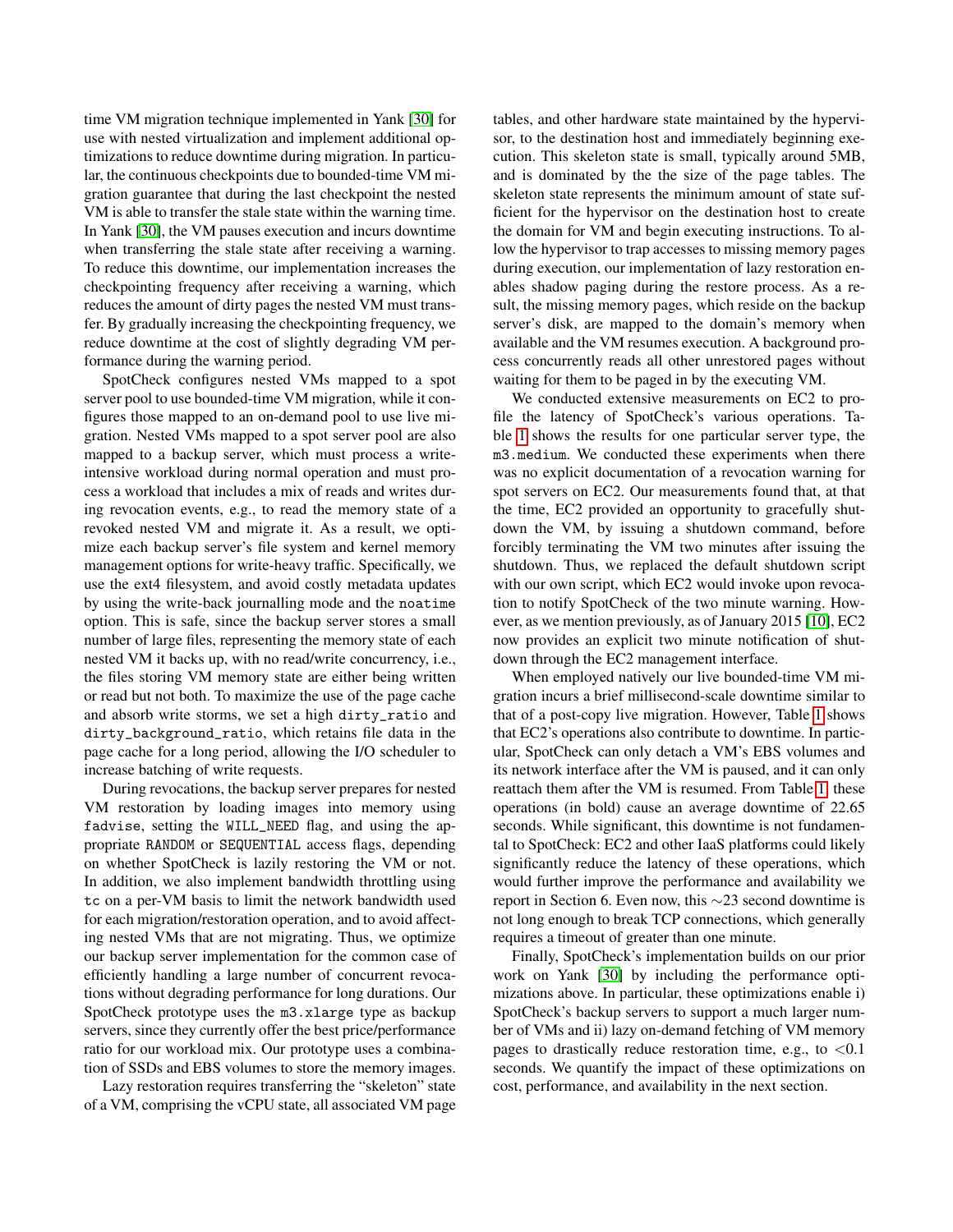|                          | Median(sec)    | Mean(sec) | Max(sec) | Min(sec) |
|--------------------------|----------------|-----------|----------|----------|
| Start spot instance      | 227            | 224       | 409      | 100      |
| Start on-demand instance | 61             | 62        | 86       | 47       |
| Terminate instance       | 135            | 136       | 147      | 133      |
| Unmount and detach EBS   | 10.3           | 10.3      | 11.3     | 9.6      |
| Attach and mount EBS     | 5              | 5.1       | 93       | 44       |
| Attach Network interface | 3              | 3.75      | 14       |          |
| Detach Network interface | $\overline{2}$ | 3.5       | 12       |          |

<span id="page-10-1"></span>Table 1. Latency for various SpotCheck operations on EC2 for the m3.medium server type based on 20 separate measurements executed over a one week period.

## <span id="page-10-0"></span>6. Evaluation

Our evaluation consists of a mix of end-to-end experiments and simulations. For our end-to-end experiments, we quantify SpotCheck's performance under different scenarios using a combination of EC2 servers and our own local servers. For our simulations, we combine performance measurements from our end-to-end experiments with historical spot pricing data on EC2 to estimate SpotCheck's cost savings and availability at scale over a long period. As mentioned previously, SpotCheck uses Virtual Private Clouds (VPCs) in EC2 to create and assign IP addresses to nested VMs. We run all the microbenchmark experiments in a single EC2 availability zone, while our simulations include cross-availability zone experiments within a single region. Since XenBlanket is only compatible with servers that have HVM capabilities, SpotCheck is only capable of using HVM-enabled EC2 servers. Thus, for our experiments, we primarily use  $m3.*$ server types. In particular, we use m3.xlarge server types for our backup servers, and, by default, host nested VMs on m3.medium server types. The m3.medium is the smallest HVM-enabled server. We evaluate SpotCheck using two well-known benchmarks for interactive multi-tier web applications: TPC-W [\[3\]](#page-14-20) and SPECjbb2005 [\[2\]](#page-14-21). We are primarily interested in memory-intensive workloads, since the continuous checkpointing of memory pages imposes the most performance overhead for these workloads.

TPC-W simulates an interactive web application. We use Apache Tomcat (v6.26) as the application server and MySQL (v5.0.96) as the database. We configure clients to perform the "ordering workload" in our experiments.

SPECjbb is a server-side benchmark that is generally more memory-intensive than TPC-W. The benchmark emulates a three-tier web application, and particularly stresses the middle application server tier when executing the test suite.

All nested VMs run the same benchmark with the same 30 second time bound for bounded-time migration, which we choose conservatively to be significantly lower than the two minute warning provided by EC2. Thus, our cost and availability results are worse than possible if using a more liberal time bound closer to the two minute warning time. In our experiments, we compare SpotCheck against i) Xen's pre-copy live migration, ii) an unoptimized bounded-time VM migration that fully restores a nested VM before starting it (akin to Yank [\[30\]](#page-14-12)), (iii) SpotCheck's optimized Full



<span id="page-10-2"></span>Figure 7. Effect on performance as the number of nested VMs backing up to a single backup server increases.

restore, iv) an unoptimized bounded-time VM migration that uses lazy restoration, and finally v) SpotCheck's optimized bounded-time VM migration with lazy restoration.

#### 6.1 End-to-End Experiments

SpotCheck uses a backup server to checkpoint VM state and support bounded-time VM migration. SpotCheck's cost overhead is primarily a function of the number of VMs each backup server multiplexes: the more VMs it multiplexes on a backup server, the lower its cost (see Section [4.4\)](#page-7-1). Figure [7](#page-10-2) shows the effect on nested VM performance for SpecJBB and TPC-W as the load on the backup server increases.

First, we evaluate the overhead of continuously checkpointing memory and sending it over the network to the backup server. The "0" and "1" columns in Figure [7](#page-10-2) represent performance difference between no checkpointing and checkpointing using a dedicated backup server, respectively. By simply turning checkpointing on and using a dedicated backup server, we see that TPC-W experiences a 15% increase in response time, while SpecJBB experiences no noticeable performance degradation during normal operation. With an increasing number of nested VMs all backing up to a single server, saturation of the disk and network bandwidth on the backup server leads to a decrease in nested VM performance after 35 VMs, where SpecJBB throughput decreases and TPC-W response time increases significantly, e.g., by roughly 30% each. Note that the nested VM incurs this performance degradation as long as it is running on a spot server. Thus, to ensure minimal performance degradation during normal operation, SpotCheck assigns at most 35-40 VMs per backup server. As a result, SpotCheck's cost overhead for backing up each nested VM is roughly  $1/40 = 2.5\%$  of the price of a backup server. For our m3.xlarge backup server, which costs \$0.28 per hour in the East region of EC2, the amortized cost per-VM across 40 nested VMs is \$0.007 or less than one cent per VM.

In addition to performance during normal operation, spot server revocations and the resulting nested VM migrations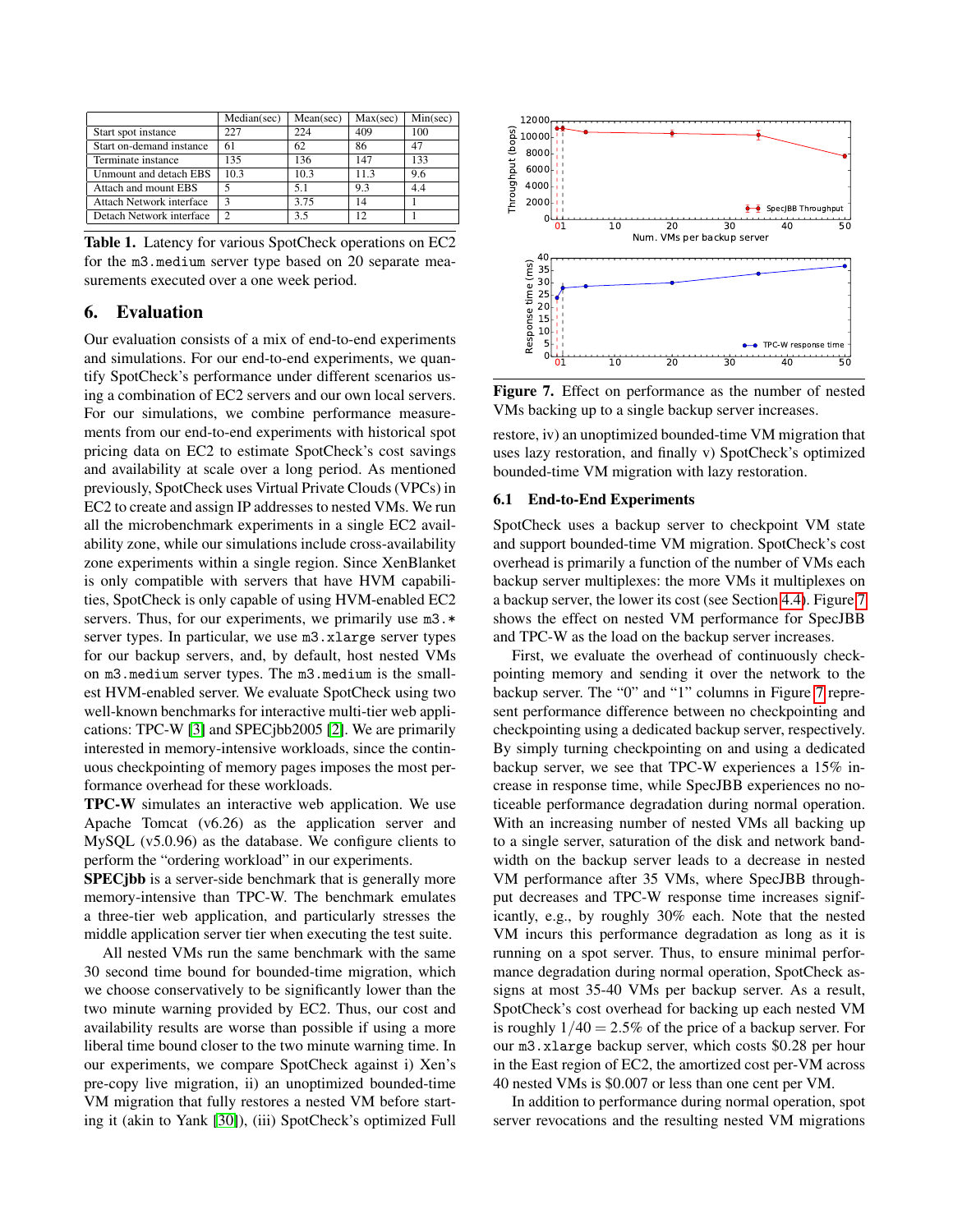

<span id="page-11-0"></span>Figure 8. Duration of downtime during a traditional VM restore, and performance degradation during a lazy restore.

and restorations impose additional load on the backup server. Figure [8](#page-11-0) shows the length of the period of downtime or performance degradation when migrating nested VMs via the backup server. In this case, we compare migrations that utilize lazy restoration with those that use a simple stopand-copy migration. A stop-and-copy approach results in high *downtime*, whereas a lazy restore approach results in much less downtime but some *performance degradation* when memory pages must be fetched on-demand across the network on their first access. Since lazy restore incurs less downtime, it reduces the effect of migrations on interactive applications. Figure [8](#page-11-0) shows that when concurrently restoring 1 and 5 nested VMs the time required to complete the migration is similar for both lazy restoration and stop-andcopy migration, which results in performance degradation or downtime, respectively, over the time window.

However, when executing 10 concurrent restorations, the length of the lazy restoration is much longer than that of the stop-and-copy migration. This occurs because lazy restoration uses random reads that benefit less from prefetching and caching optimizations than a stop-and-copy migration, which uses sequential reads. This motivates SpotCheck's lazy restoration optimization that uses the fadvise system call to inform the kernel how SpotCheck will use the VM memory images stored on disk, e.g., to expect references in random order in the near future. The optimization results in a significant decrease in the restoration time for lazy restore. Thus, SpotCheck's optimizations significantly reduce the length of the period of performance degradation during lazy restorations. Of course, SpotCheck also assigns VMs to backup servers to reduce the number of revocation storms that cause concurrent migrations. We evaluate SpotCheck's bidding and pool assignment policies below.

Finally, in addition to the time to complete a migration, SpotCheck also attempts to mitigate the magnitude of perfor-



<span id="page-11-1"></span>Figure 9. Effect of lazy restoration on VM performance.

| Policy  | Description                                        |  |  |
|---------|----------------------------------------------------|--|--|
| $1P-M$  | VMs mapped to a single m3.medium pool              |  |  |
| $2P-ML$ | VMs equally distributed between two pools :        |  |  |
|         | m3. medium and m3. large.                          |  |  |
| 4P-ED   | VMs equally distributed to four pools consist-     |  |  |
|         | ing of four m3 server types                        |  |  |
| 4P-COST | VMs distributed based on past prices. The lower    |  |  |
|         | the cost of the pool over a period, the higher the |  |  |
|         | probability of mapping a VM into that pool.        |  |  |
| 4P-ST   | VMs distributed based on number of past mi-        |  |  |
|         | grations. The fewer the number of migrations       |  |  |
|         | over a period, the higher the probability of map-  |  |  |
|         | ping a VM into that pool.                          |  |  |

<span id="page-11-2"></span>

|  | Table 2. SpotCheck's customer-to-pool mapping policies. |  |  |
|--|---------------------------------------------------------|--|--|
|--|---------------------------------------------------------|--|--|

mance degradation during a migration and lazy VM restoration. During the lazy restoration phase the VM experiences some performance degradation, which may impact latencysensitive applications, such as TPC-W. Since the first access to each page results in a fault that must be serviced over the network, lazy restoration may cause a temporary increase in application response time. Figure [9](#page-11-1) shows TPC-W's average response time as a function of the number of nested VMs being concurrently restored, where zero represents normal operation. The graph shows that when restoring a single VM the response time increases from 29ms to 60ms for the period of the restoration. Additional concurrent restorations do not significantly degrade performance, since SpotCheck partitions the available bandwidth equally among nested VMs to ensure restoring one VM does not negatively affect the performance of VMs using the same backup server.

Note that SpotCheck's policies attempt to minimize the number of evictions and migrations via pool management, and thus the performance degradation of applications *during the migration process* is a rare event. Even so, our evaluation above shows that application performance is not adversely affected even when the policies cannot prevent migrations. Result: *SpotCheck executes nested VMs with little performance degradation and cost overhead during normal operation using a high VM-to-backup ratio and migrates/restores them with only a brief period of performance degradation.*

#### 6.2 SpotCheck Policies and Cost Analysis

As we discuss in Section 4, SpotCheck may employ a variety of bidding and VM assignment policies that tradeoff performance and risk. Here, we evaluate SpotCheck's cost using various bidding policies based on the EC2 spot price history from April 2014 to October 2014. In particular, Table [2](#page-11-2)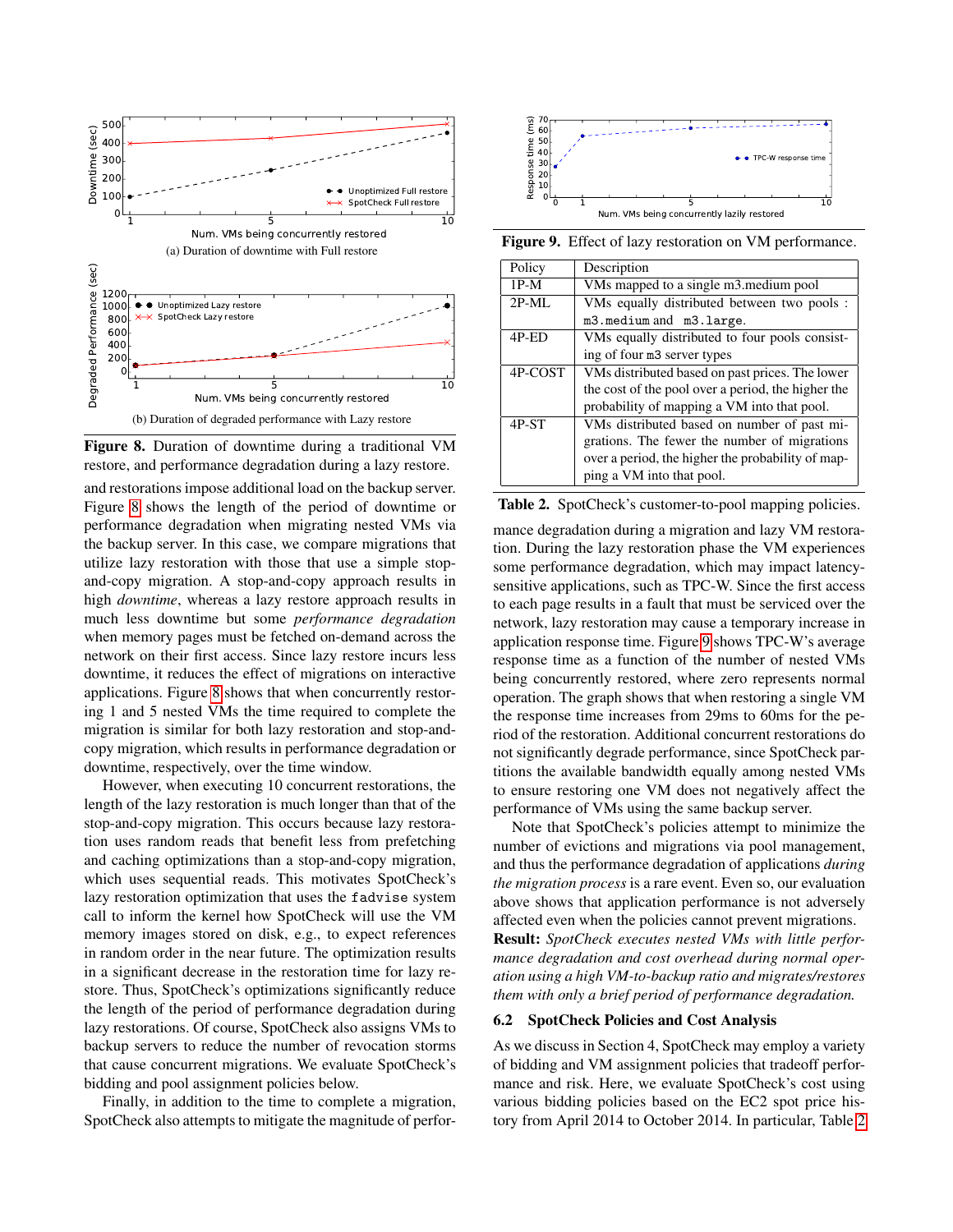

<span id="page-12-0"></span>Figure 10. Average cost per VM under various policies.

describes the policies we use to assign VMs to spot pools. The simplest policy is to place all VMs on servers from a single spot market (1P-M); this policy minimizes costs if SpotCheck selects the lowest price pool, but increases risk, since it may need to concurrently migrate all VMs if a price spike occurs. We examine two policies (2P-ML and 4P-ED) that distribute VMs across servers from different spot markets to reduce risk, albeit at a potentially higher cost. We also examine two policies (4P-COST and 4P-ST) that probabilistically select pools based on either their weighted historical (rather than current) cost or their weighted historical price volatility. The former lowers cost, while the latter reduces performance degradation from frequent migrations.

Figure [10](#page-12-0) shows SpotCheck's average cost per hour when using each policy. As expected, the average cost for running a nested VM using live migration, i.e., without a backup server, is less than the average cost using SpotCheck, since live migration does not require a backup server. Of course, using only live migration is not practical, since, without a backup server, SpotCheck risks losing VMs before a live migration completes. In this case, 1P-M has the lowest average cost, since SpotCheck maps VMs to the lowest priced spot pool. Distributing VMs across two (2P-ML) and then four (4P-ED) pools marginally increases costs. The two policies that probabilistically select pools based on either their historical cost or volatility have roughly the same cost as the policy that distributes across all pools. Note that the average cost SpotCheck incurs for the equivalent of an m3.medium server type is ∼\$0.015 per hour, while the cost of an m3.medium on-demand server type is \$0.07, or a savings of nearly  $5 \times$ .

While reducing cost is important, maximizing nested VM availability and performance by minimizing the number of migrations is also important. Here, we evaluate the unavailability of VMs due to spot server revocations. For these experiments, we assume a period of performance degradation due to detaching and reattaching EBS volumes, network reconfiguration, and migration. We seed our simulation with measurements from Table [1](#page-10-1) and the microbenchmarks from the previous section. In particular, we assume a downtime of 23 seconds per migration due to the latency of EC2 operations. Based on these values and the spot price history, Figure [11](#page-12-1) shows nested VM unavailability as a percentage over the six month period from April to October for each of our policies. As above, we see that live migration has the



<span id="page-12-1"></span>Figure 11. Unavailability for live migration and SpotCheck (with and without optimizations and lazy restore).

lowest unavailability, since it incurs almost no downtime, but is not practical, since it risks losing VM state. We also examine both an unoptimized version of bounded-time VM migration requiring a full restoration before resuming (akin to Yank) and our optimized version that also requires a full restoration. The graph demonstrates that the optimizations in Section 5 increase the availability. The graph also shows that, even without lazy restoration, SpotCheck's unavailability is below 0.25% in all cases, or an availability of 99.75%.

However, we see that using lazy restore brings SpotCheck's unavailability close to that of live migration. Since the m3.medium spot prices over our six month period are highly stable, the 1P-M policy results in the highest availability of 99.9989%, as well as the lowest cost from above. This level of availability is roughly  $10\times$  that of directly using spot servers, which, as Figure [6\(](#page-7-0)a) shows, have an availability between 90% and 99%. The other policies exhibit slightly lower availability ranging from 99.91% for 2P-ML to 99.8% for 4P-ED. In addition to availability, performance degradation is also important. Figure [12](#page-13-0) plots the percentage of time over the six month period a nested VM experiences performance degradation due to a migration and restoration. The graph shows that, while SpotCheck with lazy restoration has the most availability, it has the longest period of performance degradation. However, for the single pool 1P-M policy, the percentage of time the nested VM operates under degraded performance is only 0.02%, while the maximum length of performance degradation (for 4P-ED) is only 0.25%. For perspective, over a six month period, SpotCheck using the 1P-M policy has only 2.85 combined minutes of degraded performance due to migrations and restorations.

Result: *SpotCheck achieves nearly 5*× *savings compared to using an equivalent on-demand server from an IaaS platform, while providing 99.9989% availability with migrationrelated performance degradation only* 0.02*% of the time.*

The cost-risk tradeoff between choosing a *single pool* versus *two pools* versus *four pools* is not obvious. While, in the experiments above, 1P-M provides the lowest cost and the highest availability, the risk of SpotCheck having to concurrently migrate all nested VMs at one time is high, since all VMs mapped to a backup server are from a single pool. For the six month period we chose, the spot price in the m3.medium pool rarely rises above the on-demand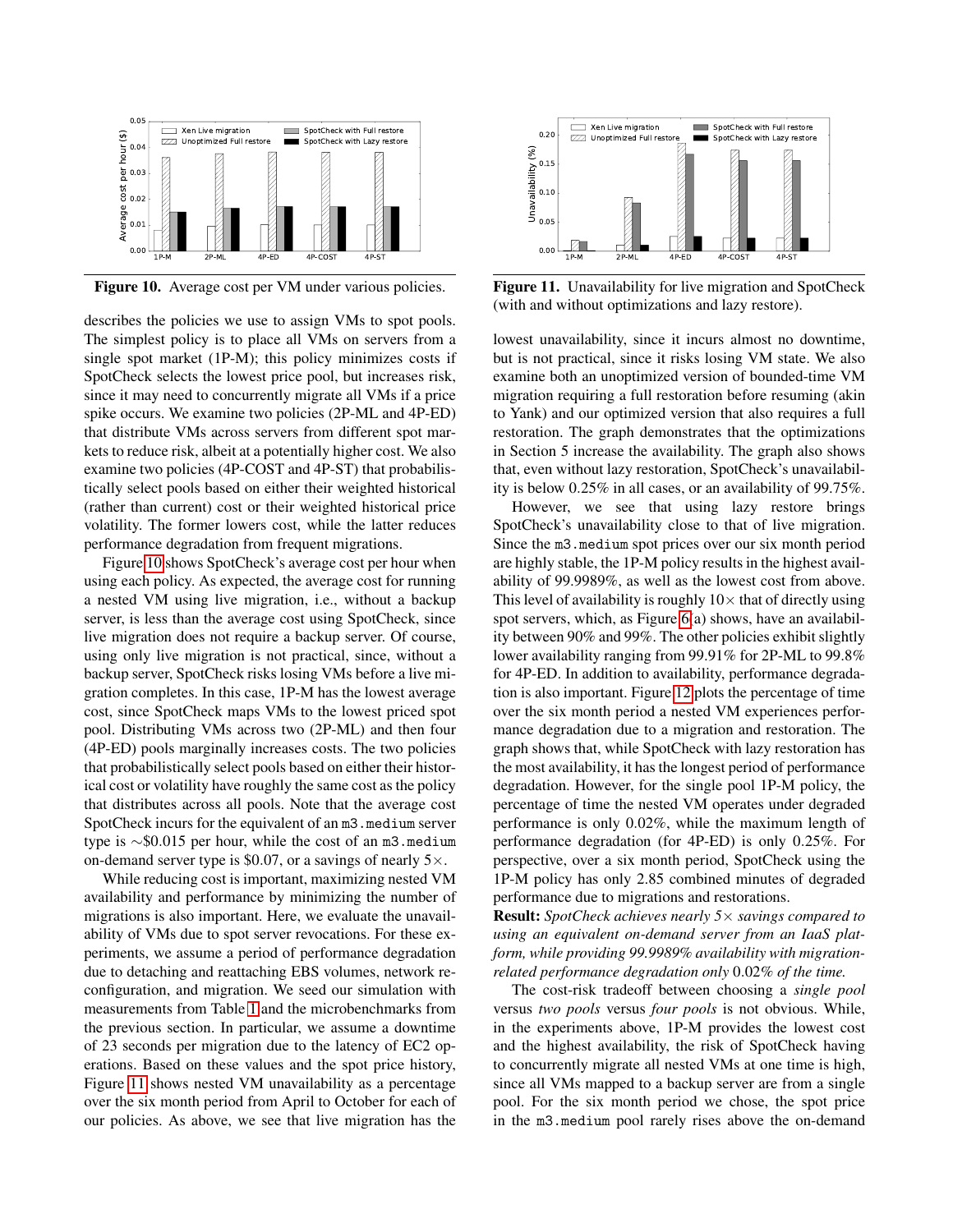

<span id="page-13-0"></span>Figure 12. Performance degradation during migration.

price, which triggers the migrations and accounts for its high availability. The other policies mitigate this risk by increasing the number of pools by distributing the VMs across these pools. Since the price spikes in these pools are not correlated, the risk of losing all VMs at once is much lower. Table [3](#page-13-1) shows the probability of concurrent revocations of various sizes as a factor of the total number of VMs *N*. We note that the probability of all *N* VMs migrating in a single pool scenario is higher compared to the two-pool scenario and nearly non-existent in the case of the four-pool policy. Also, by distributing VMs across pools, SpotCheck increases the overall frequency of migration, but reduces the number of mass migrations.

Result: *Distributing nested VMs mapped to each backup server across pools enables SpotCheck to lower the risk of large concurrent migrations. For example, comparing 1P-M to 4P-ED, the average VM cost in 4P-ED increases by \$0.002 and the availability reduces by 0.15%, but the approach avoids all mass revocations.*

Policy Comparison. Our results demonstrate that each of SpotCheck's policies provide similar cost savings (Figure [10\)](#page-12-0) and availability (Figure [11\)](#page-12-1). Performance degradation is lowest for single-pool policy (1P-M), but negligible even for the worst-performing policy (4P-ED as shown in Figure [12\)](#page-13-0), while the four-pool policies drastically reduce the risk of mass migration events (from Table [3\)](#page-13-1).

## 7. Related Work

Designing Derivative Clouds. Prior work on interclouds [\[13\]](#page-14-22) and superclouds [\[24,](#page-14-23) [36\]](#page-14-24) propose managing resources across multiple IaaS platforms by using nested virtualization [\[11,](#page-14-5) [35,](#page-14-6) [41\]](#page-14-25) to provide a common homogeneous platform. While SpotCheck also leverages nested virtualization, it focuses on exploiting it to transparently reduce the cost and manage the risk of using revocable spot servers on behalf of a large customer base. Our current prototype does not support storage migration or inter-cloud operation; these functions are the subject of future work. Cloud Service Brokers [\[29\]](#page-14-26), such as RightScale [\[6\]](#page-14-27), offer tools that aid users in aggregating and integrating resources from multiple IaaS platforms, but without abstracting the underlying resources like SpotCheck. PiCloud [\[5\]](#page-14-1) abstracts spot and on-demand servers rented from IaaS platforms by exposing an interface

|          | Max, num, of concurrent revocations |                       |                       |                       |  |
|----------|-------------------------------------|-----------------------|-----------------------|-----------------------|--|
|          | N/4                                 | N12                   | 3N/4                  |                       |  |
| 1-Pool   |                                     |                       |                       | $1.74 \times 10^{-4}$ |  |
| $2-Pool$ |                                     | $3.75 \times 10^{-3}$ |                       | $2.25 \times 10^{-5}$ |  |
| 4-Pool   | $7.4 \times 10^{-3}$                | $7.71 \times 10^{-5}$ | $1.92 \times 10^{-5}$ |                       |  |

<span id="page-13-1"></span>Table 3. Probability of the maximum number of concurrent revocations for different pools. N is the number of VMs.

to consumers that allows them to submit batch jobs. In contrast, SpotCheck provides the abstraction of a complete IaaS platform that supports any application. Finally, SpotCheck builds on a long history of research in market-based resource allocation [\[14\]](#page-14-28), which envisions systems with a fluid mapping of software to hardware that enable computation and data to flow wherever prices are lowest.

Spot Market Bidding Policies. Prior work on optimizing bidding policies for EC2 spot instances are either based on analyses of spot price history [\[12,](#page-14-15) [21,](#page-14-4) [37\]](#page-14-16) or include varying assumptions about application workload, e.g., job lengths, deadlines [\[28,](#page-14-29) [32,](#page-14-30) [33,](#page-14-31) [39,](#page-14-32) [40\]](#page-14-33), which primarily focus on batch applications. By contrast, SpotCheck's bidding strategy focuses on reducing the probability of mass revocations due to spot price spikes, which, as we discuss, may significantly degrade nested VM performance in SpotCheck.

Virtualization Mechanisms. Prior work handles the sudden revocation of spot servers either by checkpointing application state at coarse intervals [\[22,](#page-14-34) [34,](#page-14-35) [38\]](#page-14-36) or eliminating the use of local storage [\[15,](#page-14-37) [25\]](#page-14-38). In some cases, application modifications are necessary to eliminate the use of local storage for storing intermediate state, e.g., MapReduce [\[15,](#page-14-37) [25\]](#page-14-38). SpotCheck adapts a recently proposed bounded-time VM migration mechanism [\[30,](#page-14-12) [31\]](#page-14-13),which is based on Remus [\[18\]](#page-14-39) and similar to microcheckpointing [\[1\]](#page-14-40), to aggressively checkpoint memory state and migrate nested VMs away from spot servers upon revocation. Our lazy restore technique is similar to migration mechanisms, such as postcopy live migration [\[20\]](#page-14-10) and SnowFlock [\[23\]](#page-14-14).

## 8. Conclusion

SpotCheck is a derivative IaaS cloud that offers low-cost, high-availability servers using cheap but volatile servers from a native IaaS platforms. To do this, SpotCheck must simultaneously ensure high availability, reduce the risk of mass server revocations, maintain high performance for applications, and keep its costs down. We design SpotCheck to balance these competing goals. By combining recently proposed virtualization techniques, SpotCheck is able to provide more than four 9's availability to its customers, which is more than  $10\times$  that provided by the native spot servers. At the same time, SpotCheck's VMs cost nearly  $5 \times$  less than the equivalent on-demand servers

Acknowledgements. We thank all the reviewers and our shepherd Derek Murray for their insightful comments, which improved the quality of this paper. This work is supported in part by NSF grants #1422245 and #1229059.